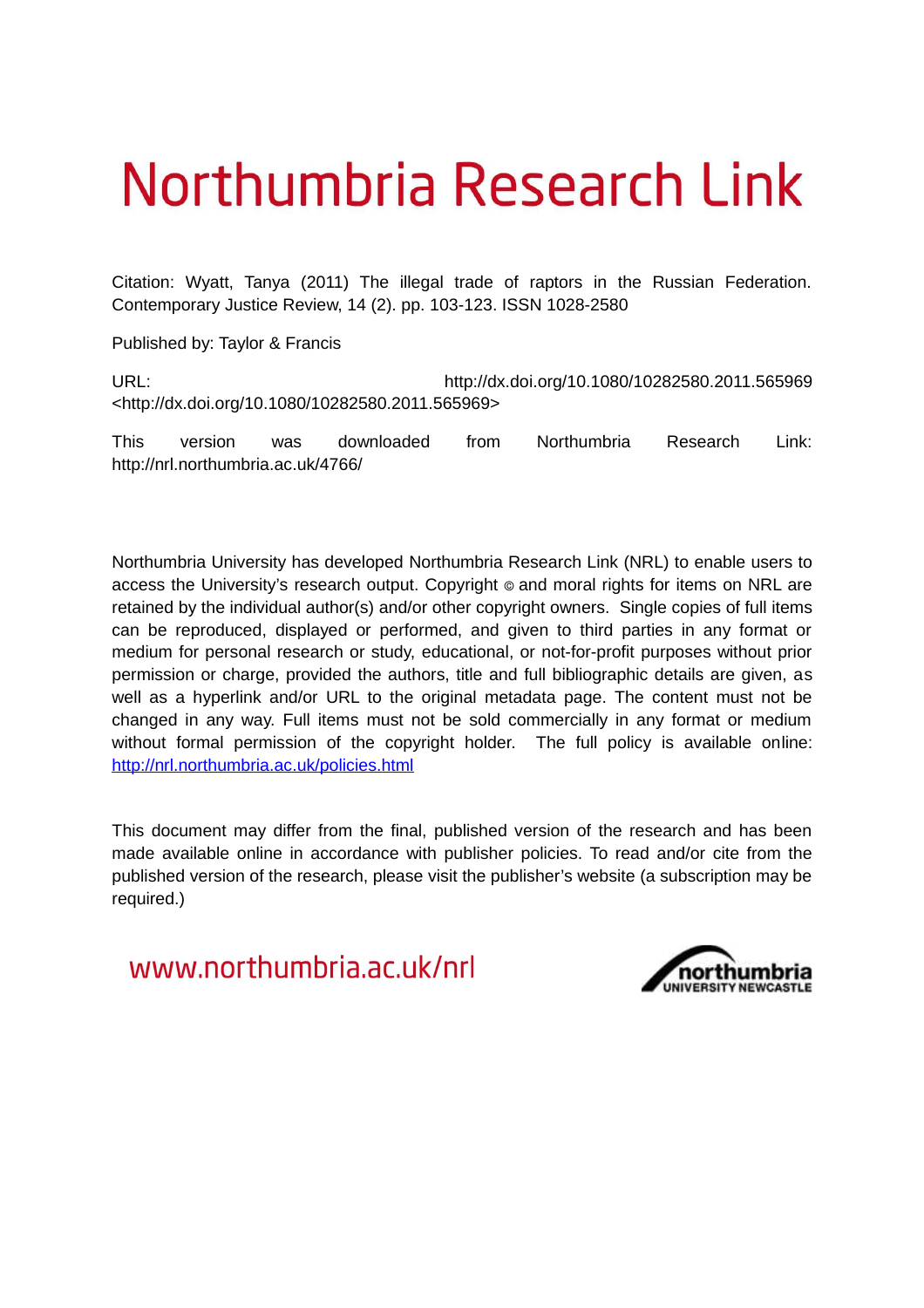# **The Illegal Trade of Raptors in the Russian Federation**

Abstract

*Wildlife trafficking, along with other green crimes, receives little attention from the criminological community. This study provides further knowledge of this black market, and exposse the structural harms that are associated with it, by examining the illegal trade in falcons in Russia FarEast. The structural harms proposed here are that wildife trafficking, and the illegal raptor trade in particular endanger the environment, is cruel to animals, and threatens national and human security because of its connection to other dangerous, illicit activities. Through semi-structured interviews, trade statistics, and online news sources, a framework is developed as to who is involved, how it is occurring and where it is taking place as well as possible ways in which to curb this activity.*

*Keywords: Green Criminology; Illegal Wildlife Trade; Wildlife Trafficking; Corruption;* 

*Organized Crime; Russia.*

Tanya Wyatt

April 18, 2009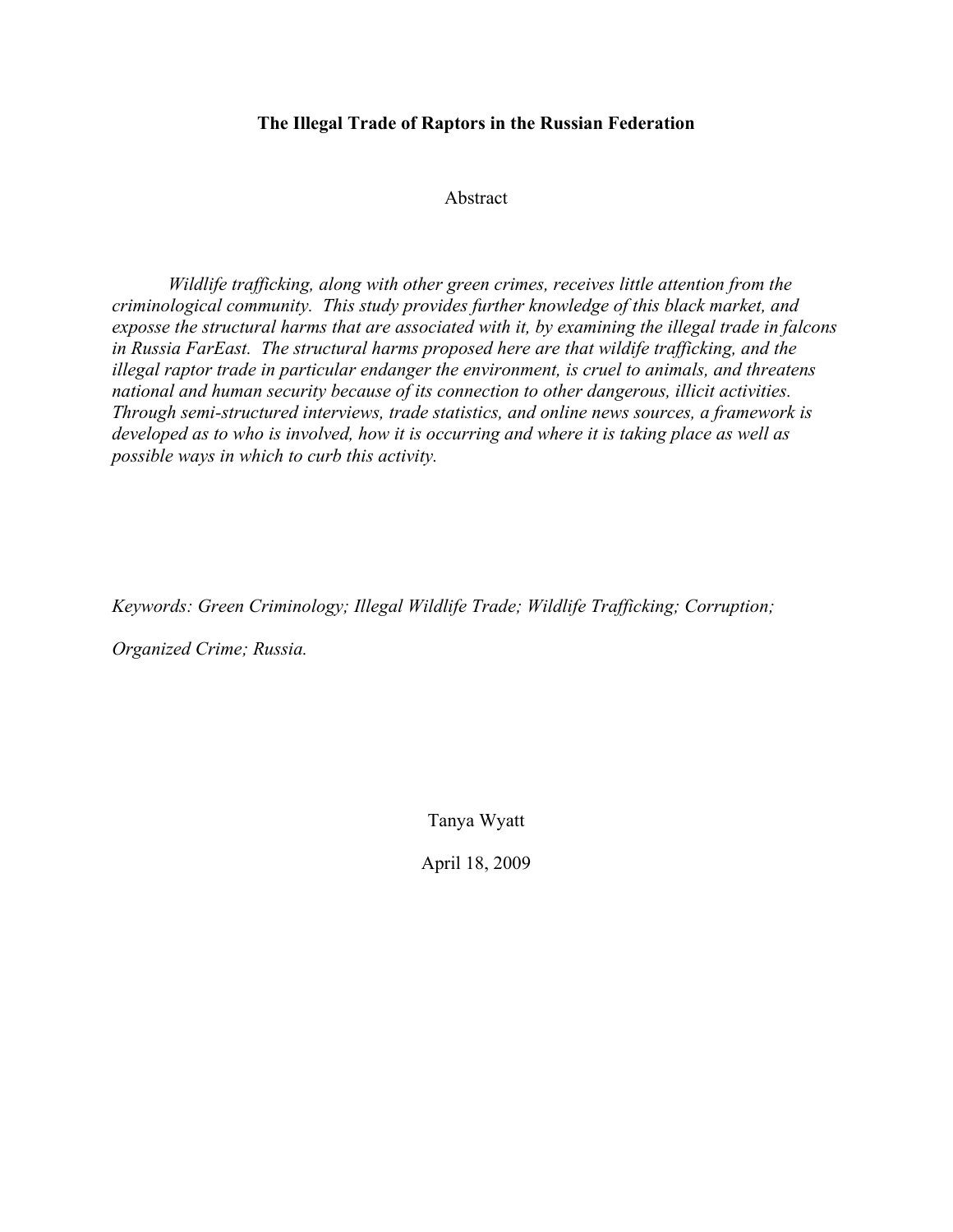#### **The Illegal Trade of Raptors in the Russian Federation**

Throughout history, humans have used the resources available in the environment, specifically the wildlife, as a means of survival and a source of capital. The trade of such products is as ancient as the civilizations around the globe. The immense value of some wildlife and wildlife products has led and is leading to the overexploitation of those populations of plants and animals. Currently, such actions are a source of concern for conservation in conjunction with the call for sustainable use. This issue must also now receive attention from criminologists because of the criminal and structurally harmful elements of wildlife trade, for which evidence will be given within this paper.

In order to decrease these destructive activities, governments have drafted some legislation criminalizing certain aspects of wildlife trade as required by becoming members of international treaties, such as the Convention on International Trade in Endangered Species of Wild Fauna and Flora (CITES). CITES manages the killing, capturing or using of threatened and endangered species and their products, by regulating their trade, and/or monitoring species' populations for trade purposes. The legislation and treaties have had some impact, but a huge worldwide illegal trade in wildlife and wildlife articles is flourishing. Whereas this black market has and continues to receive focus from a conservation and biological aspect, there has been little research into the criminological aspect or structural harm of this trade. Specifically, the causes, profiles (little is known of the traffickers and if they form syndicates or act opportunistically), and motivations of the perpetrators, and the political, social, and cultural context influencing this green crime (and related harms) are largely unknown (Warchol, Zupan & Clack, 2003, p. 7). "Perhaps a reason that this set of trades has garnered less critical attention is because they so clearly link to the insatiable consumer demand of wealthy countries…Luxury furnishings,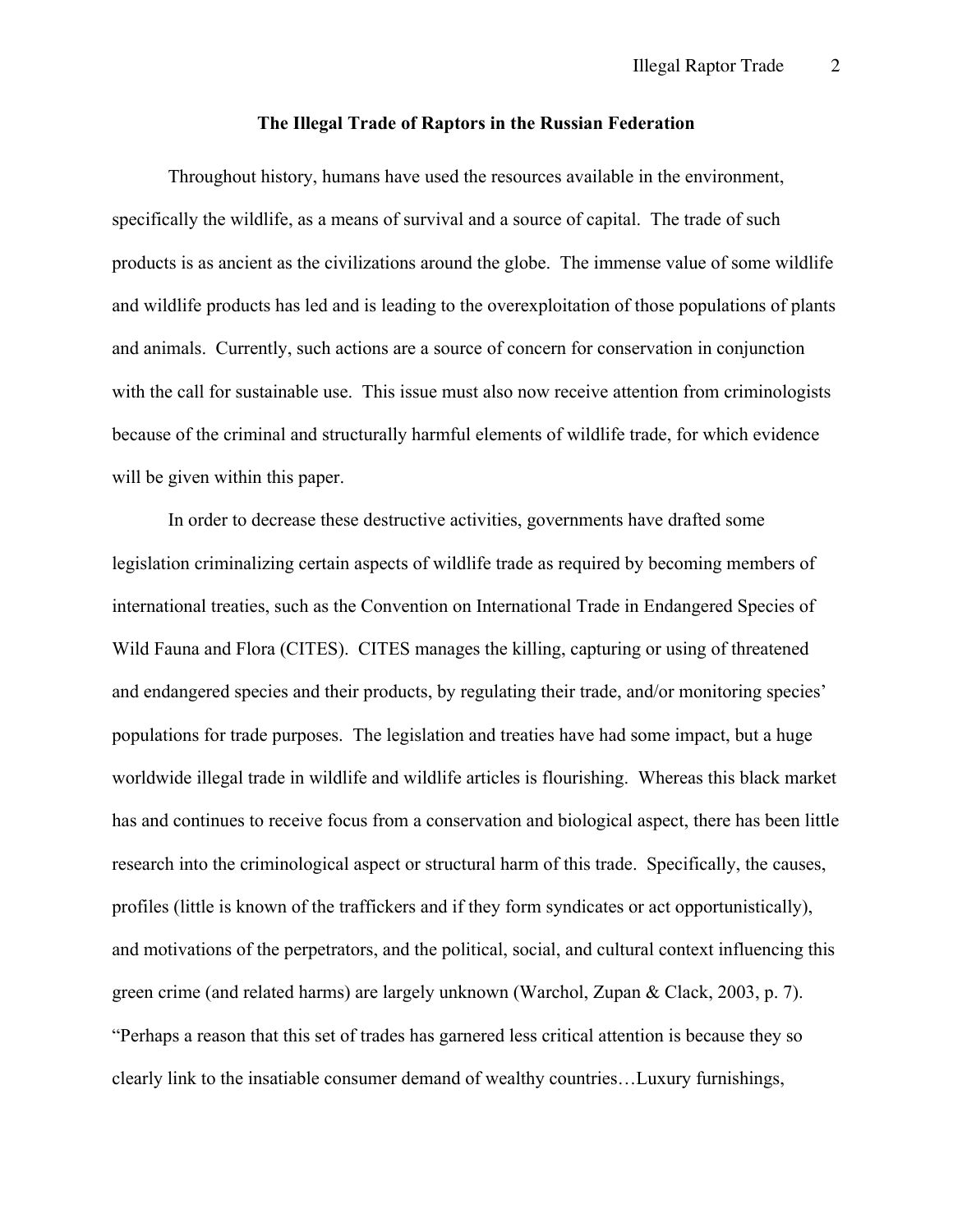clothes, accessories are the motor of the endangered species business" (Naim, 2005, p. 174). This possibly intentional oversight must be broached because of the large-scale impact that wildlife trafficking directly can have on our planet and the species involved, let alone the further political and economic issues it can affect through its connectedness with state corruption, terrorism, transnational, and organized crime, and other forms of illicit trade.

## *Purpose of the Study*

The species that supply the various illegal wildlife trades are numerous and are found throughout the world. This article will use the illegal raptor trade in Russia Far East as a case study to highlight the criminal and harmful elements that are integral in this black market. Additionally, the aim of this paper is to fill part of the gap in knowledge about the illegal wildlife trade by discovering in the illegal trade of birds of prey who is involved; how it is occurring; and where the trade is taking place. To begin, the method of data collection will be summarized that was designed to fulfill these research aims. This is followed by a brief history of the raptor trade and falconry. Essential to a wildlife trafficking discussion is an overview of the Convention on the International Trade in Endangered Species of Wild Flora and Fauna, an international convention dedicated to wildlife trade. Next, the role of Russia within this trade is explored, as are the dynamics of the illegal trade of raptors. The discussion section will focus on how this illegal trade embodies three important structural harms – a danger to the environment, cruelty to animals, and a threat to human and national security because of this markets' ties to organized crime, transnational crime, corruption, and possibly terrorism. Finally, suggestions will be made as to how the illegal trade in raptors might be curbed.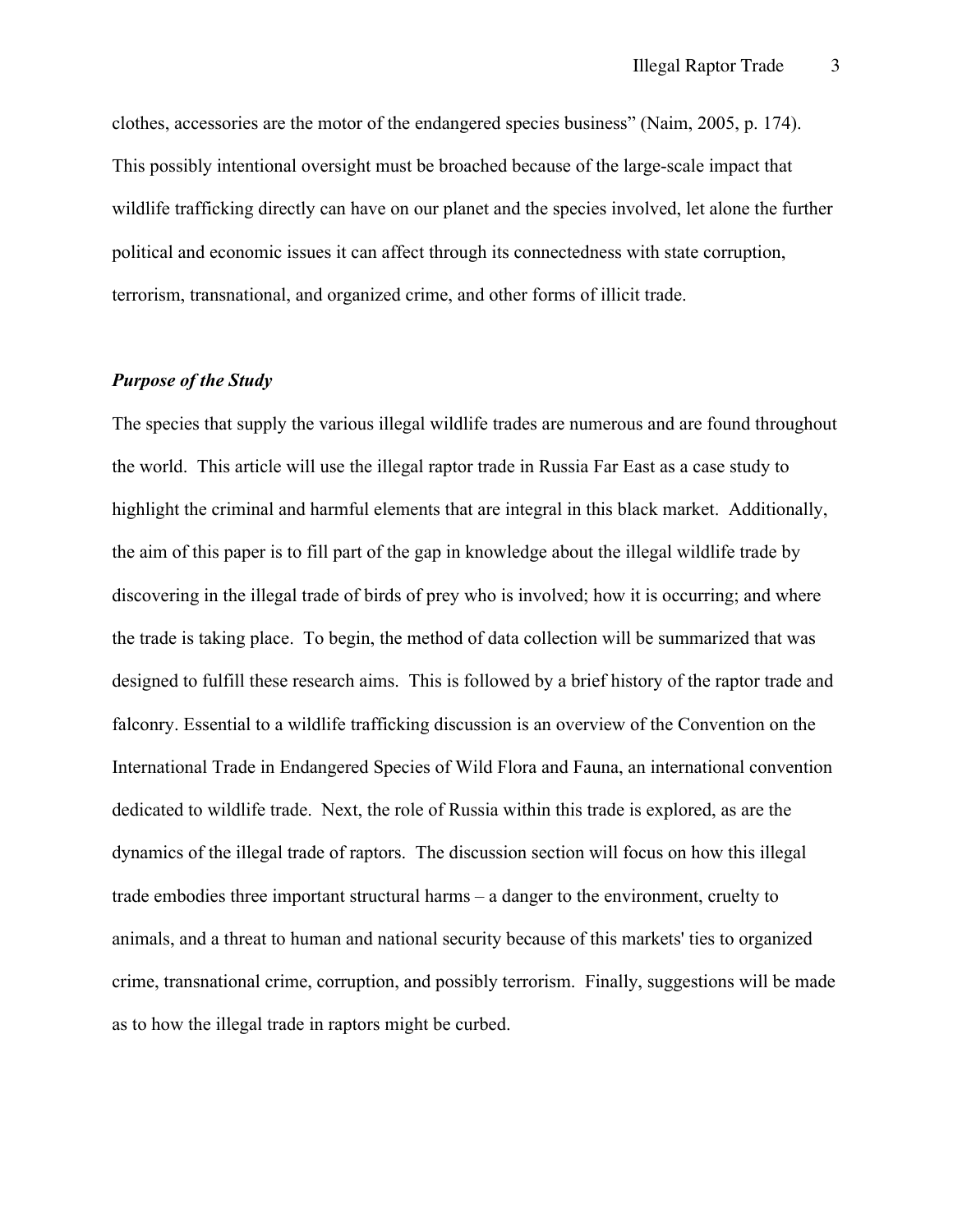#### *Methods*

There were three sources of data collection for this study. First, nineteen semi-structured interviews were conducted with NGO and government officials mostly in Russia, but with CITES and the United States Fish and Wildlife Service as well. These interviews consisted of the original purposive sample of wildlife trade experts chosen for their knowledge of the illegal wildlife trade and the snowball sample that resulted from these initial interviews. Questions centered on the research aims of discovering who is involved, and how and where it is taking place, which also brings to light the three structural harms connected to this black market. In order to maintain the anonymity of those experts interviewed, when these interviews are referenced only the organization where the expert worked is given.

Second. the United Nations Environment Program – Wildlife Conservation Monitoring Center on behalf of CITES maintains a trade database detailing all of the recorded transactions. Member countries are required at the end of year to send CITES a report on all of the trades that they have been a part of. Using this online accessible database, all trade of birds of prey species used for falconry was gathered that involved the USSR and the Russian Federation between 1975 and 2006. This quantified the legal trade taking place and gave some indication as to the illegal transactions occurring as these too are reported to the CITES Secretariat. Finally, online news sources were searched for coverage of the illegal falcon and wildlife trade. This included two Russian search engines, Rambler and Yandex, which scan all of the major news sources as well as regional and local media. This resulted in hundreds of articles being examined for evidence that the media and the wider public are aware of illegal wildife trade, and who they believe is involved in addition to how and where it occurring.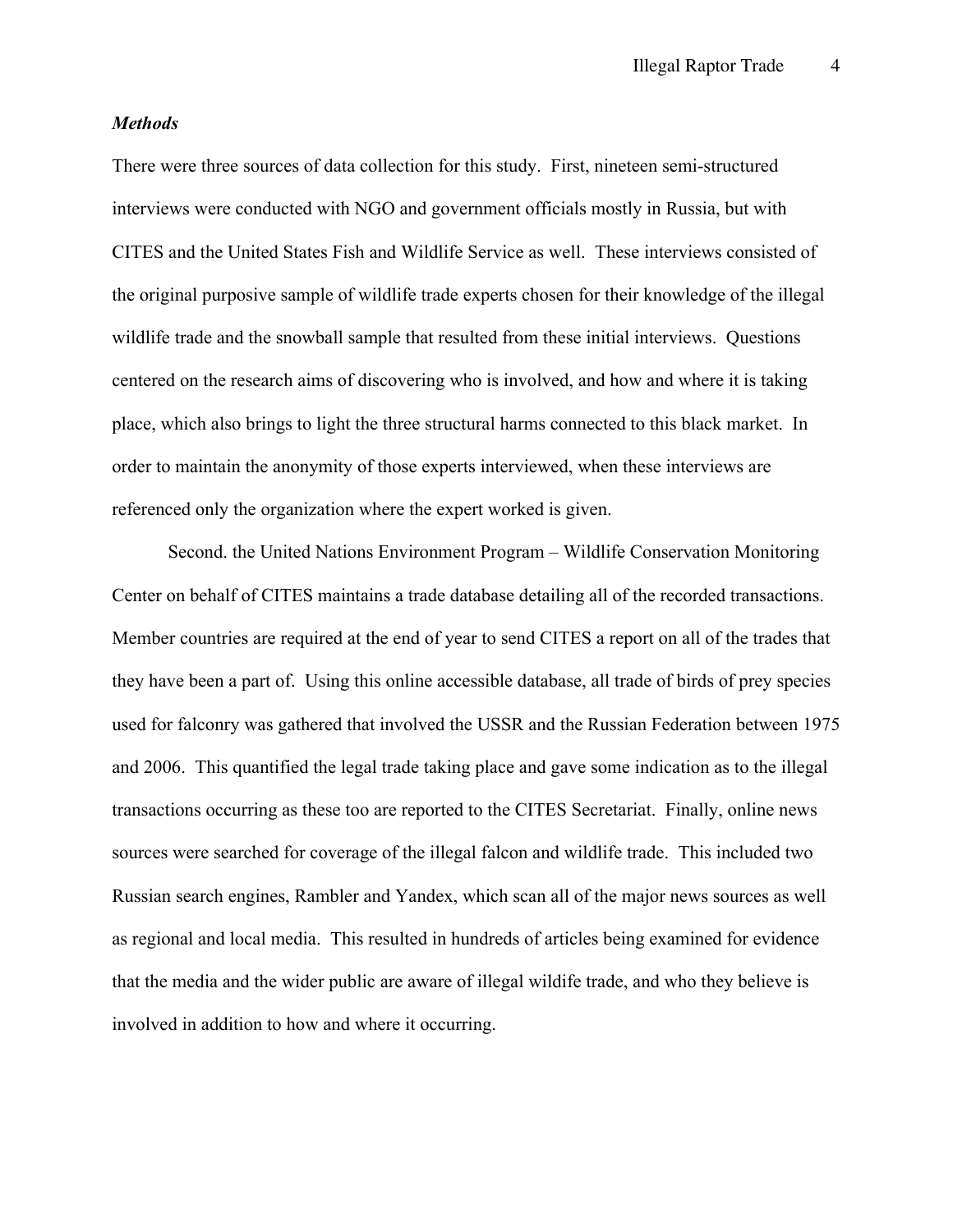## *Background*

# *History and description of falconry and the legal raptor trade.*

The trade in falcons, and some other birds of prey such as hawks and eagles, stems from their use in the sport of falconry. Though it is still not completely confirmed, it is believed that falconry, or hawking, developed in the advanced civilizations of the Near, Middle, or Far East (Epstein, 1943). This practice is thought to have originated in the nomadic tribes of the Asiatic plains, as a means of securing essential food in one of the first forms of hunting (ArabNet, 2002). Ancient records and artifacts support the existence of falconry in this region of the world (Ash, 2007). Falconry's expansion into the western world is evident from literature and art depicting the use of birds of prey in hunting in Rome, Greece, Europe, and much later the United States (Epstein, 1943; Oswald, 1982). In the later years of falconry, it had developed into a sport rather than exclusively a means of survival, and it is believed to be the world's oldest sport (Oswald, 1982). Falconry was well developed in Russia and Central Asia in the  $16<sup>th</sup>$  and  $17<sup>th</sup>$  centuries, but with the advent of firearms in the  $18<sup>th</sup>$  century, it fell into disuse in Russia and throughout Europe (Oswald, 1982, p. 18). The practice continues to the present day in the Middle East and in Central Asia (ArabNet, 2002). As is evident, there is a historical and cultural component to falconry and therefore also to the trade of raptors. Whereas this is an important aspect, an examination of the this component was beyond the scope of this paper.

Those birds used in falconry require an extensive amount of training to become hunters. The sport also requires a great deal of equipment and space. Birds are fitted with jesses, or leathers straps, around their ankles that the handler uses to control them. These are permanently worn, and when not hunting the jesses are attached to a leash that either the handler controls, or that is tied to a perch or swivel to keep the bird from flying away (Oswald, 1982). Falcons,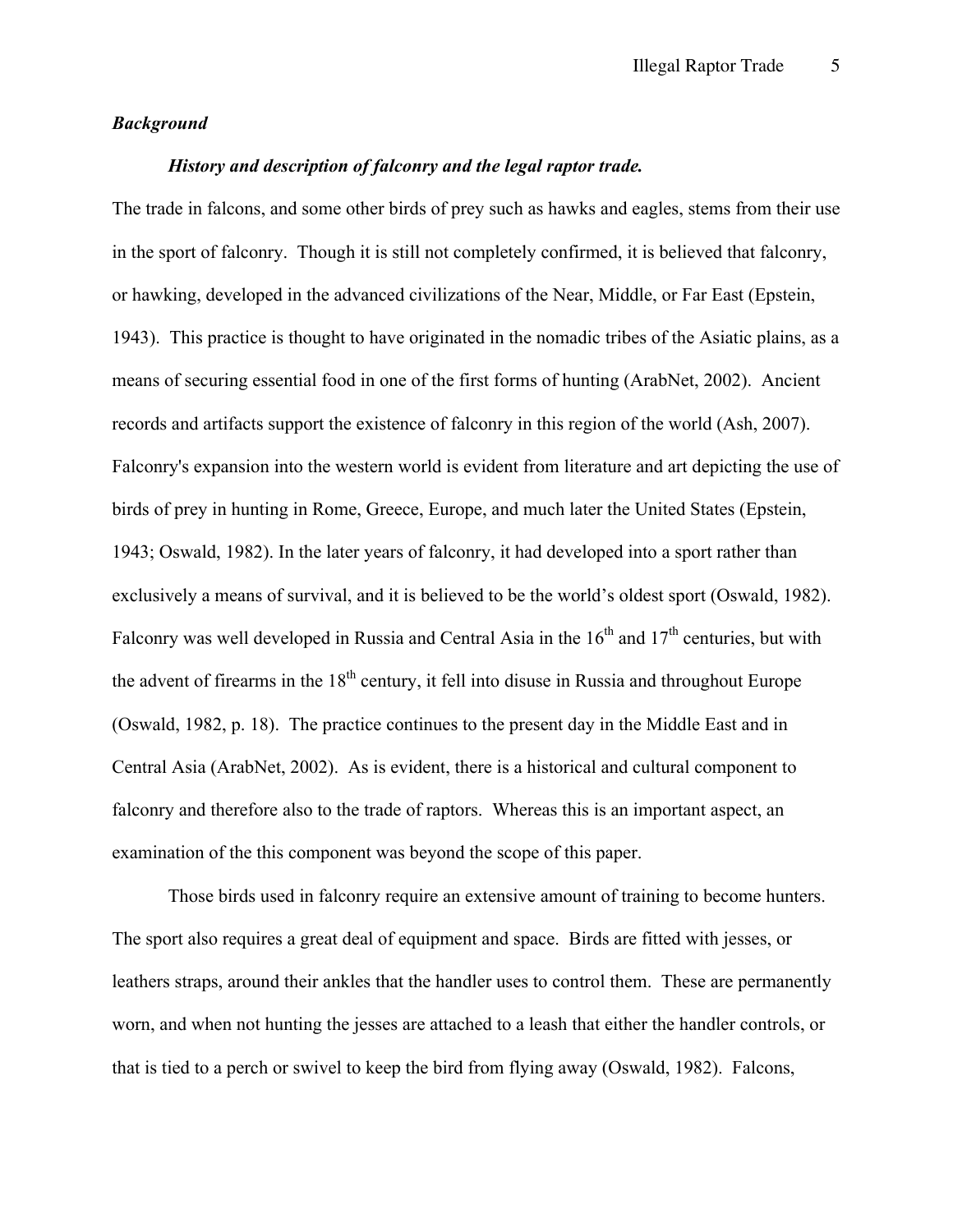hawks, and eagles are kept in mews, which are special buildings where the birds live when not outside. During transportation to the hunting grounds and waiting to hunt, birds are often fitted with hoods covering their eyes, so that they remain calm (Oswald, 1982). This has replaced an older practice of sewing their eyes closed with a needle and thread (Oswald, 1982). Training involves using lures and a system of rewards to induce the bird of prey to trap the quarry (Oswald, 1982). The care of raptors can be time consuming including daily exercise, close monitoring of the birds' health, and maintenance of the beak and talons (Oswald, 1982). The falcon flies for its prey from the fist of the handler, and through the use of whistles, returns to the fist when the hunt is over (Oswald, 1982). The bird is also fitted with bells that help the handler locate the raptor in the event that the bird does not return to the fist after the hunt, or when called (Oswald, 1982; Ash, 2007). Female birds are usually used as they are bigger and less skittish than the males, but males can be used for longer periods throughout the year because their biology does not signal them to nest, but to continue hunting to provide for the female (Ash, 2007).

There are established stocks of breeding birds of prey in captivity, but wild raptors are still taken to be trained as hunting birds, or to add to the gene diversification of captive colonies. Wild falcons and hawks are obtained either from nests when their feathers are half grown, or as adults with nets (Oswald, 1982). If taken from the nest, only one or two are taken, but if there is one, it will not be taken in order to conserve the species (Oswald, 1982, p. 20). This of course might provide sustainable populations of birds of prey, but as will be evident such care in capturing has not been maintained throughout these birds' ranges. Currently, trade in wild raptors has mostly been criminalized because all species are endangered.

"In falconry, the splendid Gyrfalcon *Falco rutsticolus* is much prized for its size and the handsome appearance of its grey-white plumage. The Peregrine falcon *Falco peregrinus*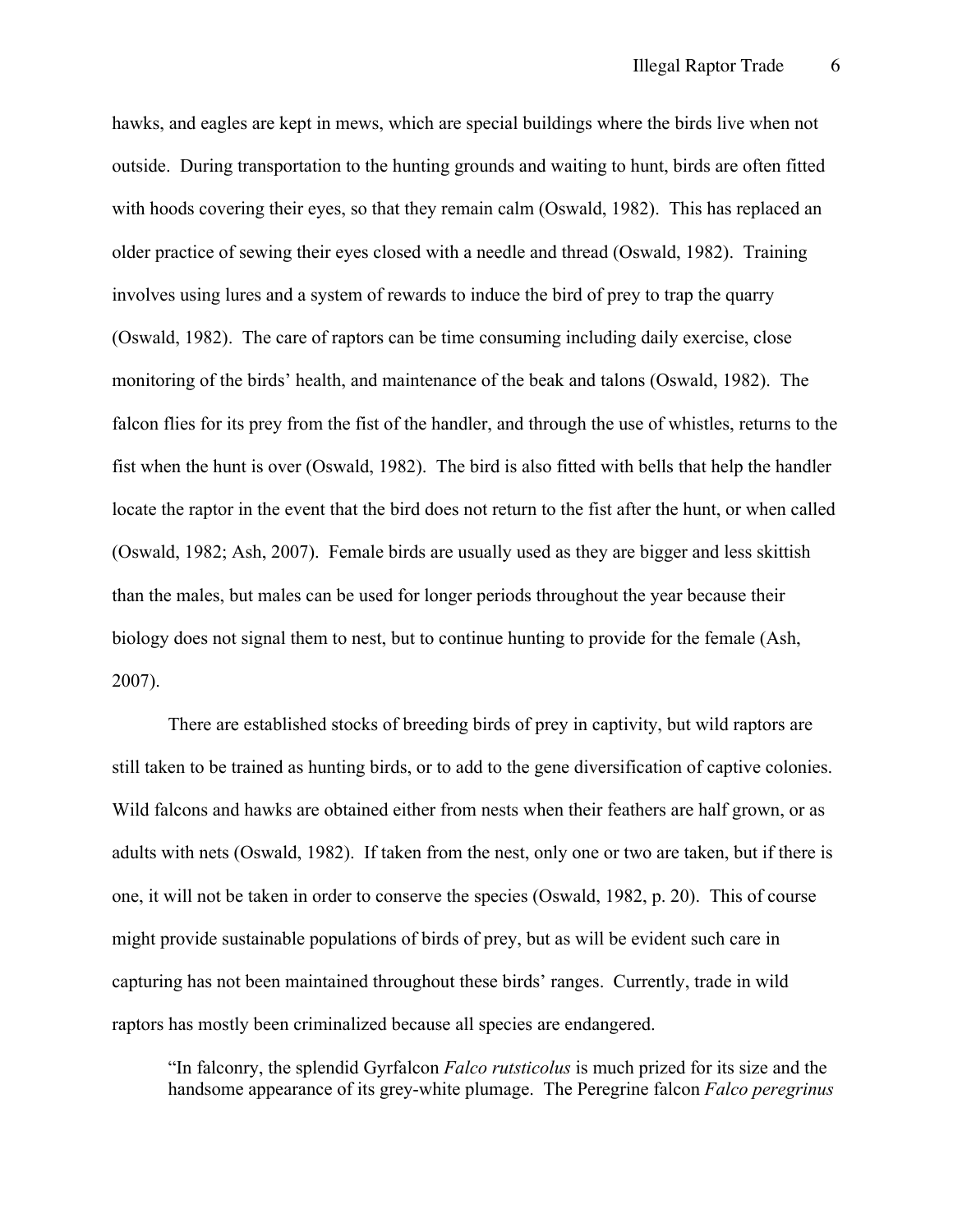has darker, brown-and-cream plumage, and can pursue its prey at a tremendous rate, often achieving speeds of over 200km/h, making it the fastest of all living creatures" (ArabNet, 2002).

Other birds that are captured for this trade are northern Goshawks *Accipiter gentilis*, and the Eurasian Hobby *Falco subbuteo* (Lyapustin, 2006). The Peregrine, Saker falcon *Falco cherrug* and Gyrfalcons, taken from more northerly Russia, were rarely used when falconry was observed in the late 1950's in Central Asia (Oswald, 1982, p. 19). Falcons are extraordinary hunters and very valuable in the desert, "where climatic conditions are extreme and no protection from the elements is available. Here, the falcon can pursue its prey from a great distance, and with a speed and accuracy second to none" (ArabNet, 2002). Training and care of the falcons, as mentioned above, is a time consuming and expensive endeavor, and maybe it is this aspect that has made falconry a luxury sport of the nobility.

"Today, the Arabian Peninsula is one of the last places in the world where falconry remains an important sporting activity. Although falconry clubs do exist in America and in almost all European countries, it is in the Gulf region that the sport is held in truly high regard and commands the greatest interest. The people of the Gulf have a strong personal commitment to falconry and ensure that it is practiced in the correct manner, with the proper respect due to Islamic customs" (ArabNet, 2002).

# *CITES*

No research involving international trade of wildlife would be possible without a discussion of the governing treaty – the Convention on the International Trade in Endangered Species of Wild Fauna and Flora known as CITES. As with green crimes, CITES has received little if no scrutiny from the criminological community, and is one of the few "key agreements which now await detailed study by criminologists" (Carrabine, Iganski, Lee, Plummer, & South, 2004, p. 322). It is a convention with voluntary membership that once countries have become parties to it, they are obligated to pass legislation meeting the minimum requirements determined by the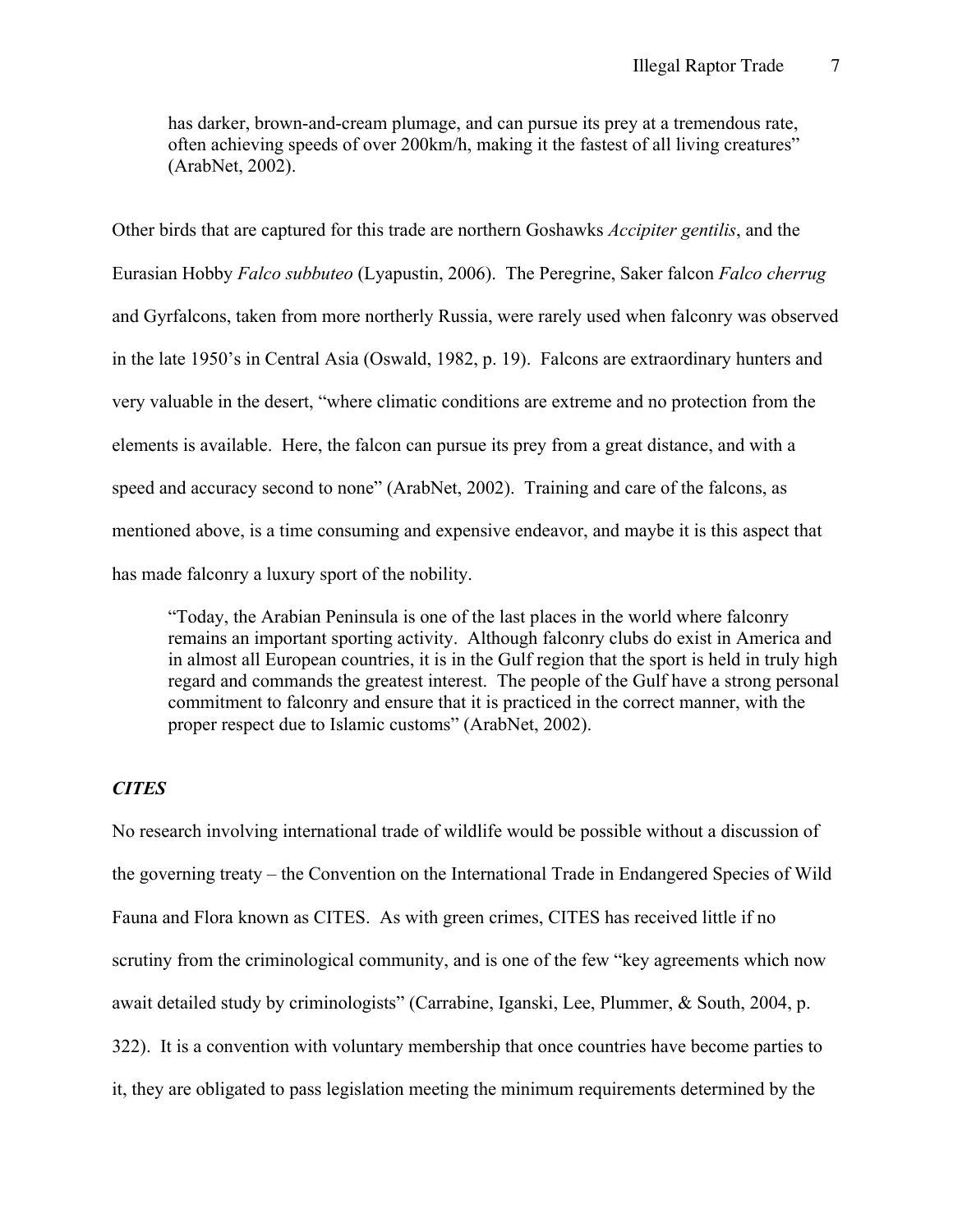convention (CITES, 2007b). Member states are allowed to have stricter legislation in their own countries. For instance, some countries require a permit for the export of all wildlife, and not just a species listed on one of the CITES appendices (de Klemm, 1993, p. 116). Each member designates two organizations or divisions of the government as CITES authorities. One is the Management Authority, who oversees the permit system, and the other is the Scientific Authority, who is in charge of the identification and biological aspects of administering the convention (CITES, 2007b).

The framework of the convention consists of three appendices with varying degrees of conservation priority. Appendix I species are only traded in exceptional cases due to their danger of extinction. These specimens require both an import and export permit or re-export certificate. Re-export is the export of any specimen that has previously been imported (Wijnstekers, 2001, p. 28). In the case of re-export of Appendix I species, the import permit and (re)-export permit (both of which are required since it is Appendix I) are verified by the Management Authority who issues a re-export certificate. "An important fact to establish is that the documents concerning the importation really concern the specimens to be re-exported in order to avoid the possibility that illegally imported specimens are legalized" (Wijnstekers, 2001, p. 85). Species listed in Appendix II are less threatened, and can be traded with the proper export permit after it has been determined by the Scientific Authority that the trade will not have a detrimental effect on the population (CITES, 2007b). Since Appendix II species do not require an import permit, it is difficult for a Management Authority to verify that the import was legal and issue a re-export certificate. Customs should give an endorsed copy of the (re)-export certificate to the importer so that they can prove the legality (Wijnstekers, 2001, p. 95). Appendix III includes wildlife that is being monitored, and which member countries may have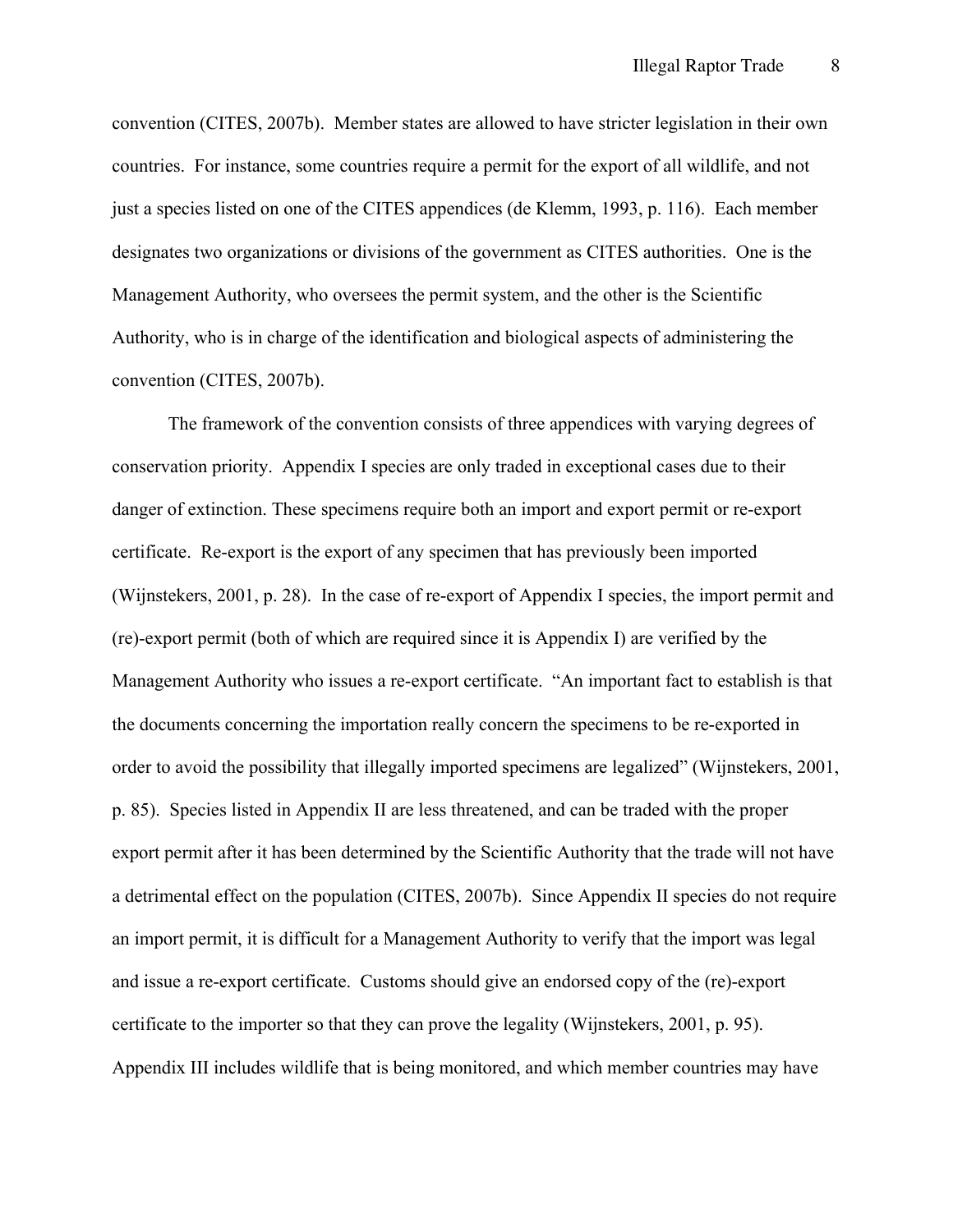individually discovered to be threatened in their territories (CITES, 2007b). For the detailed criteria of how species are listed in the separate appendices, see The Annexes of Resolution Conference 9.24 of CITES.

There is a permanent CITES Secretariat, who is part of the United Nations Environmental Program (UNEP). The UNEP's Wildlife Conservation Monitoring Center (UNEP-WCMC), TRAFFIC (a NGO focused on wildlife trade), and the World Conservation Union (IUCN) counsel the Secretariat. The four committees that form the foundation for CITES are the Standing, Animal, Plant, and Nomenclature Committees. This is where the research and suggestions are formulated. Every few years, the member states, referred to as the Conference of the Parties, meet to discuss proposals and changes to CITES (CITES, 2007b). Currently, there are 169 members from all parts of the world (CITES, 2007b).

The Russian Federation is a party to CITES. They are the  $112<sup>th</sup>$  member, and are located in the European region (CITES, 2006a). The Soviet Union was originally a party on December 8, 1976, but the Russian Federation joined in January of 1992 (CITES, 2006a). The CITES Management Authority in Russia is the Federal Service for Supervision of Natural Resources Management – the Department of Specially Protected Natural Areas, Ecological Expertise and Permitting Activity (CITES, 2006a). There are several Scientific Authorities, which are as follows: The All Russian Institute of Nature Protection, The Severtsov Institute of Ecology and Evolution of the Russian Academy of Science, and The Russian Ichthyological Commission (CITES, 2006a). In the Russian Federation, there are 67 plant species listed and 266 species of animals listed in the CITES Appendices (CITES, 2006a). The birds of prey species traded are in Table 1.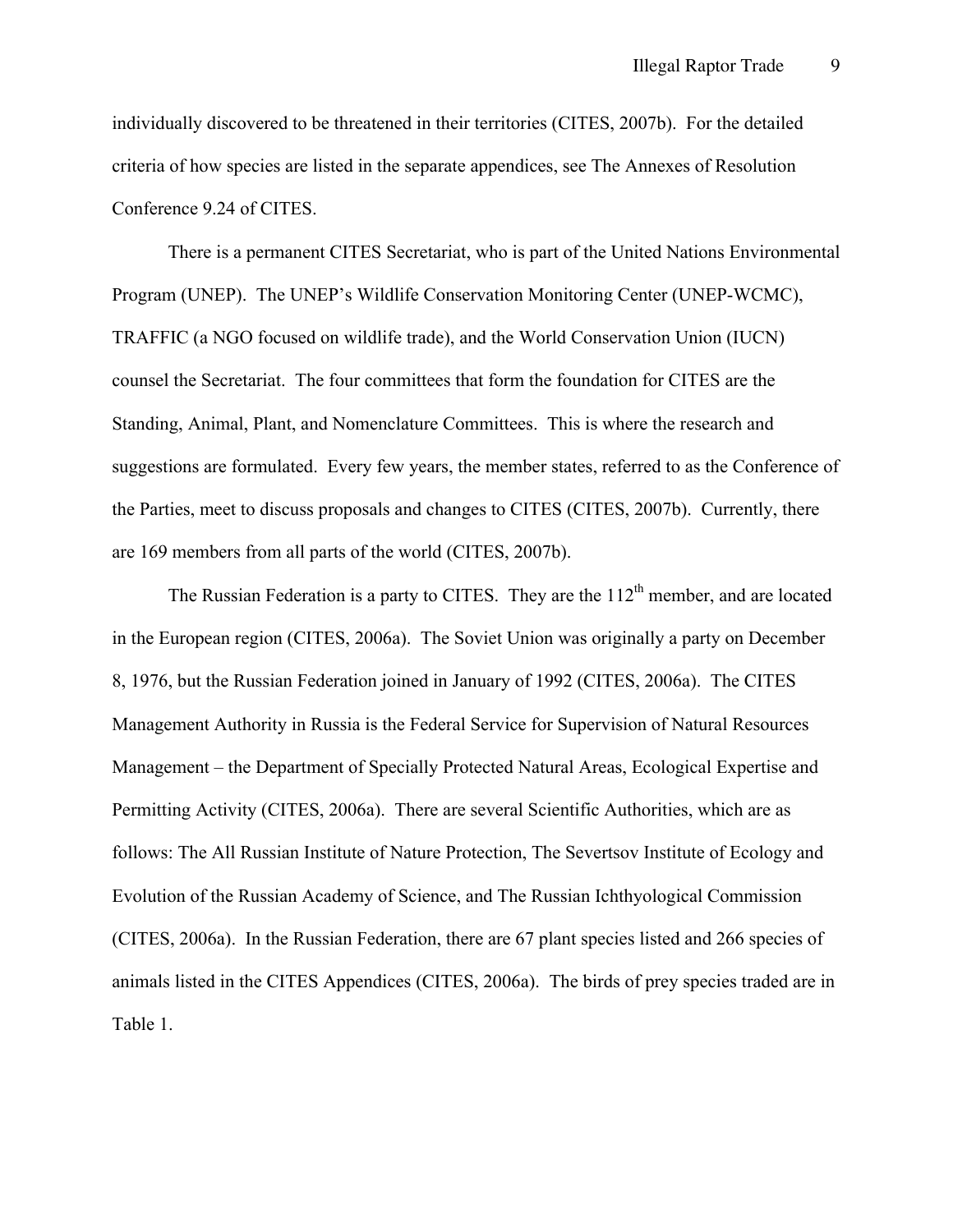| Table 1 - CITES Bird Hunting Species in Russia |                              |              |  |  |  |
|------------------------------------------------|------------------------------|--------------|--|--|--|
| Scientific Name                                | Common Name                  | Appendix     |  |  |  |
| Accipiter badius                               | Shikra                       | $\mathbf{I}$ |  |  |  |
| Accipiter gentilis                             | Northern Goshawk             | $\mathbf{I}$ |  |  |  |
| Accipiter nisus                                | Eurasian Sparrowhawk         | $\mathbf{I}$ |  |  |  |
| Aquila chrysaetos                              | Golden Eagle                 | $\mathbf{I}$ |  |  |  |
| Aquila clanga                                  | <b>Greater Spotted Eagle</b> | $\mathbf{I}$ |  |  |  |
| Aquila heliaca                                 | <b>Imperial Eagle</b>        | Ī            |  |  |  |
| Aquila nipalensis                              | <b>Steppe Eagle</b>          | $\mathbf{I}$ |  |  |  |
| Aquila pomarina                                | <b>Lesser Spotted Eagle</b>  | $\mathbf{I}$ |  |  |  |
| Aquila rapax                                   | <b>Tawny Eagle</b>           | $\mathbf{I}$ |  |  |  |
| Falco amurensis                                | <b>Amur Falcon</b>           | H            |  |  |  |
| Falco biarmicus                                | Lanner Falcon                | $\mathbf{I}$ |  |  |  |
| Falco cherrug                                  | <b>Saker Falcon</b>          | $\mathbf{I}$ |  |  |  |
| Falco columbarius                              | Merlin                       | $\mathbf{I}$ |  |  |  |
| Falco naumanni                                 | <b>Lesser Kestrel</b>        | $\mathbf{I}$ |  |  |  |
| Falco pelegrinoides                            | <b>Barbary Falcon</b>        | $\rm II$     |  |  |  |
| Falco peregrinus                               | Peregrine Falcon             | 1/11         |  |  |  |
| Falco rusticolus                               | Gyrfalcon                    | 1/11         |  |  |  |
| Falco subbuteo                                 | Hobby                        | $\rm II$     |  |  |  |
| Falco tinnunculus                              | Common Kestrel               | $\mathbf{I}$ |  |  |  |
| <b>Falco</b> vespertinus                       | Red-Footed Falcon            | $\mathbf{I}$ |  |  |  |

Source: Adapted from CITES Species Database

# *Russia's Role and the Current State of the Raptor Trade*

The limited amount of literature written discussing the raptor trade in Russia indicates that the Middle East is the most prominant consumer for wild caught falcons. This includes Saudi Arabia, Qatar, Bahrain, Kuwait, and the United Arab Emirates (Lyapustin, 2006; WWF Vladivostok, 2006). So since falconry is isolated mostly to the Gulf States, what is Russia's role in the continued trade of falcons, both legal and illegal? The answer is that Russia has become one of the main sources for wild caught raptors that are taken to the Middle East for use in the continued ancient sport of falconry. As populations of falcons have dwindled in Central Asia, traders or traffickers of the birds have had to increase the range from which they seek their product (Lyapustin, 2006). In the 1990's then and today, this means that Russia has become the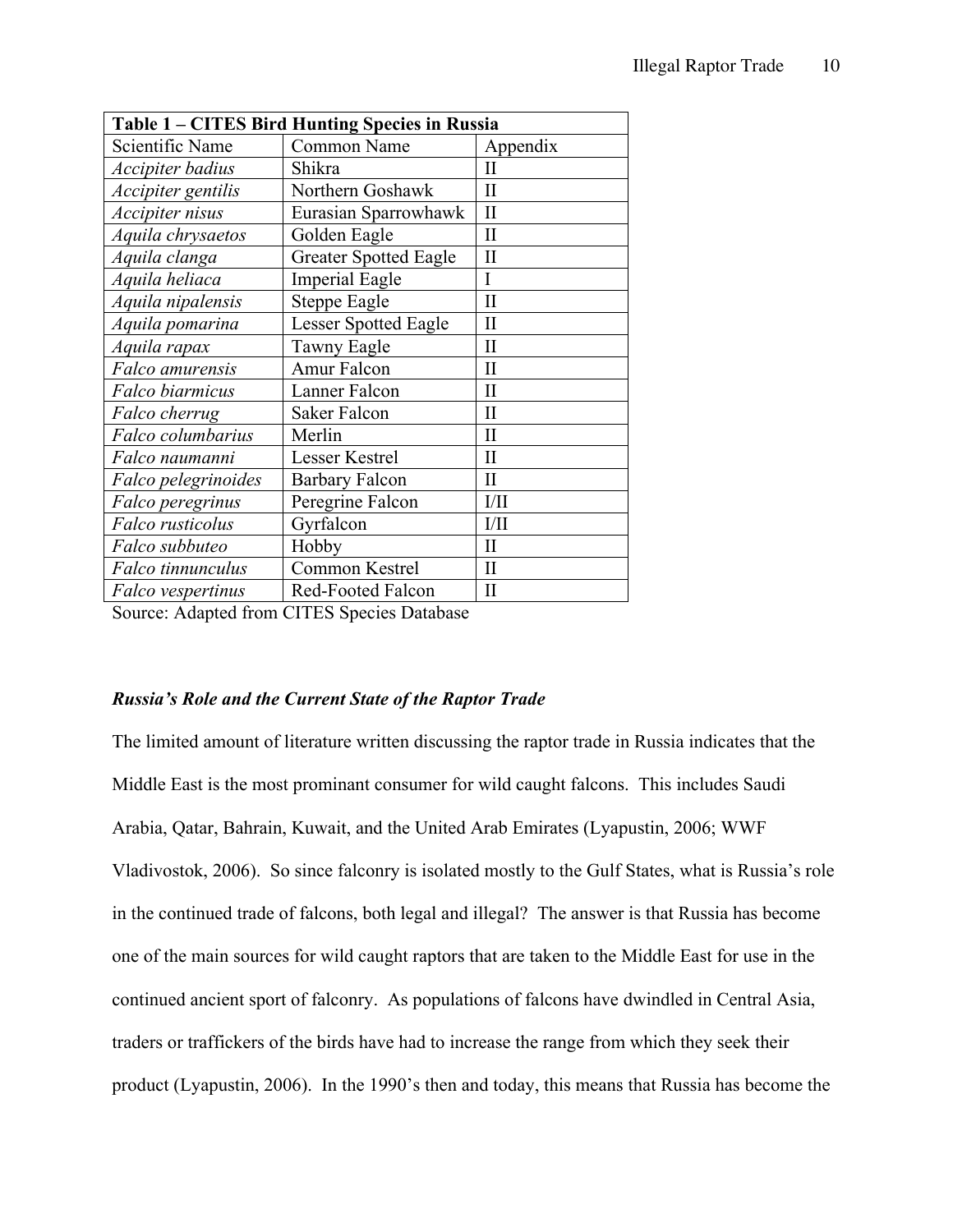supply area, whereas before the falcons could have been found further south. Falcons are caught in *Primorsky Krai*, which is the region around Vladivostok in the Far East, and on the peninsula of Kamchatka (also a region in the Far East) (WWF Vladivostok, personal communication, April 19, 2007).

CITES data shows the following trends of legal transactions: Trade data for the USSR given to the CITES Secretariat, begins in 1981 and continues through 1992. There are 19 different species of falcons, hawks, and eagles traded. The most frequently exported raptors are the Tawny eagle *Aquila rapax* with 100 birds traded from 1983 to 1991, the Goshawk with 85 entering trade from 1982 to 1992, the Saker falcon with 64 being traded from 1981 to 1992, and the Golden eagle with 53 traded from 1982 to 1992. Nearly all of these birds were live animals, with only two being eggs. During the period of the Soviet Union, the vast majority of the trade is headed west into Europe. The main destinations in Europe were former Czechoslovakia, and Germany. An exception to this is that Japan imported 53 raptors between 1987 and 1992. Trade to the Middle East is not apparent until 1991, when the United Arab Emirates imported one Goshawk and Syria imported 15 Saker falcons.

The trends for Russia prove to be different. In total, there were 17 species traded. The four most commonly traded from 1992 through 2006 can be found in Figure 1. The raptor that is most frequently exported from the Russian Federation is the Saker falcon with 1,352 raptors, with only 142 of these being taken from the wild. The next most commonly exported bird of prey is the Goshawk with 1,274 birds. All but three of these hawks were wild. The Goshawk was the most frequently exported bird each year until 2002, when the number of Saker falcon exports overtook those of the Goshawk. The third most prevalently traded raptor is the Tawny eagle with 333 birds being exported, and 47 of these from farming practices. The purpose for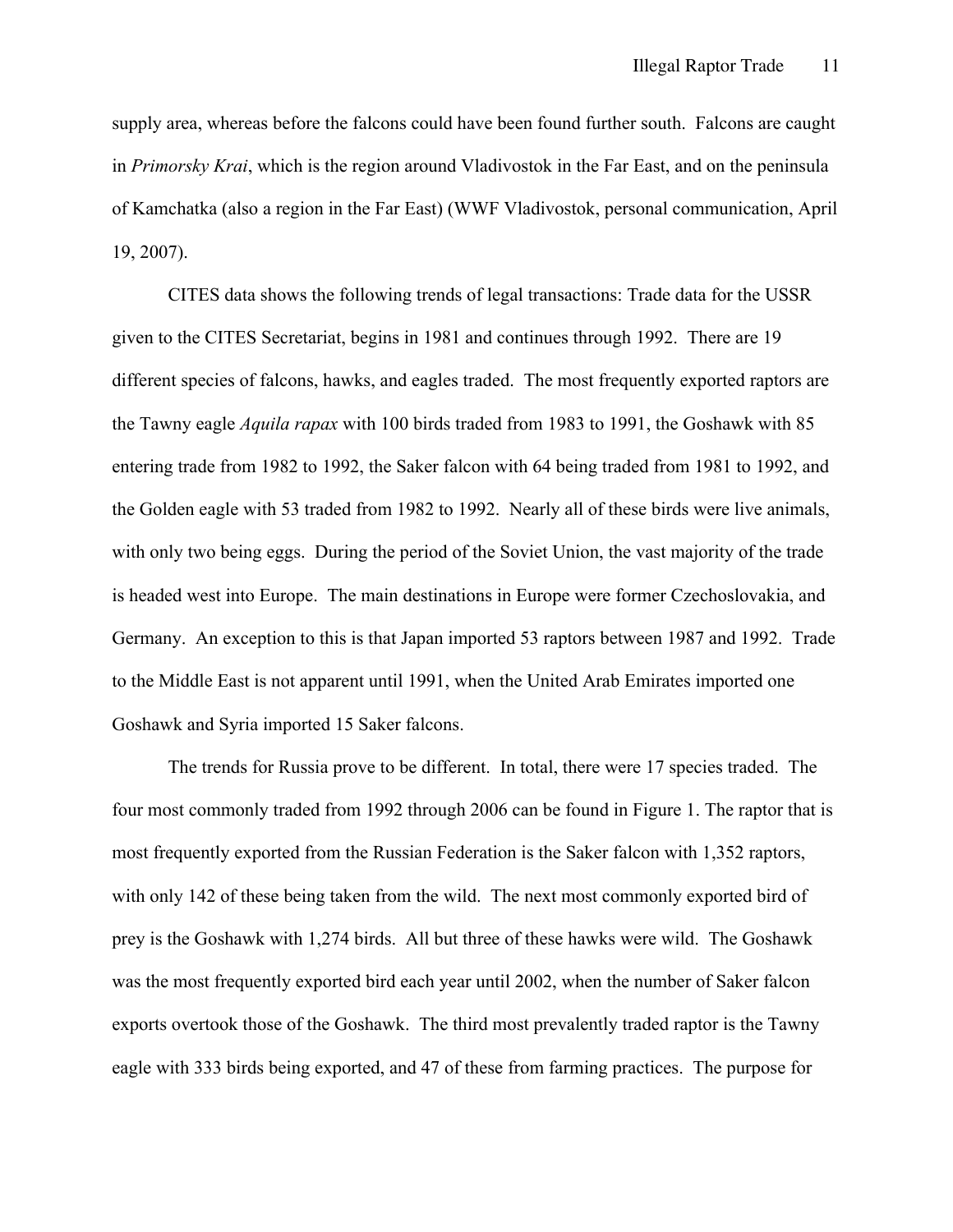most of the exports was listed as commercial reasons, with some trade for zoos, circuses, breeding in captivity, and personal use. Other birds of prey of particular use in falconry, such as the Peregrine falcon and the Gyrfalcon, had only four captive bred falcons and 130 falcons, 69 of which were captive bred respectively.



Figure 1 – Source: Adapted from CITES Trade Database managed by UNEP-WCMC

The countries to which Russia exports raptors also differs from the destinations during the time of the Soviet Union. The two main importers of Russian birds of prey are Japan and the United Arab Emirates as seen in Figures 2 and 3. In Figure 2, Japan has imported a total of 1,958 birds, 1,789 of which were wild. The bird primarily imported is the Goshawk, with around 900 birds from the wild. Over the 14-year period of data, the UAE has imported 1,171 birds of prey. Only 166 of these were wild, which is 14% as compared to Japan's wild caught imported raptors, which totaled 91%. The Saker falcon was the most frequent import at 863 birds, with the vast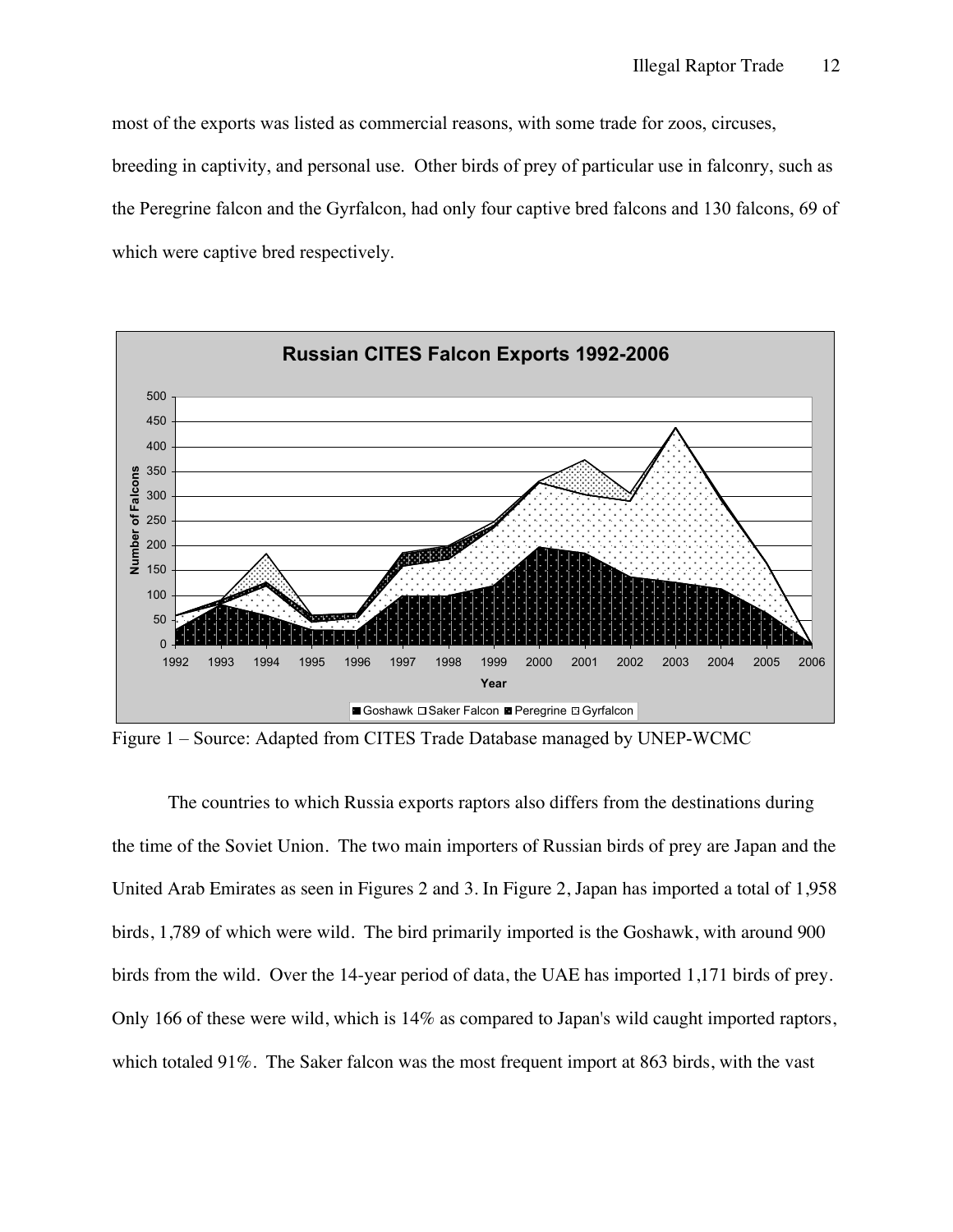majority of them being from farms. The second most popular bird of prey was the Goshawk at 152, all of those being from the wild.



Figure 2 – Source: Adapted from CITES Trade Database managed by UNEP-WCMC



Figure 3 - Source: Adapted from CITES Trade Database managed by UNEP-WCMC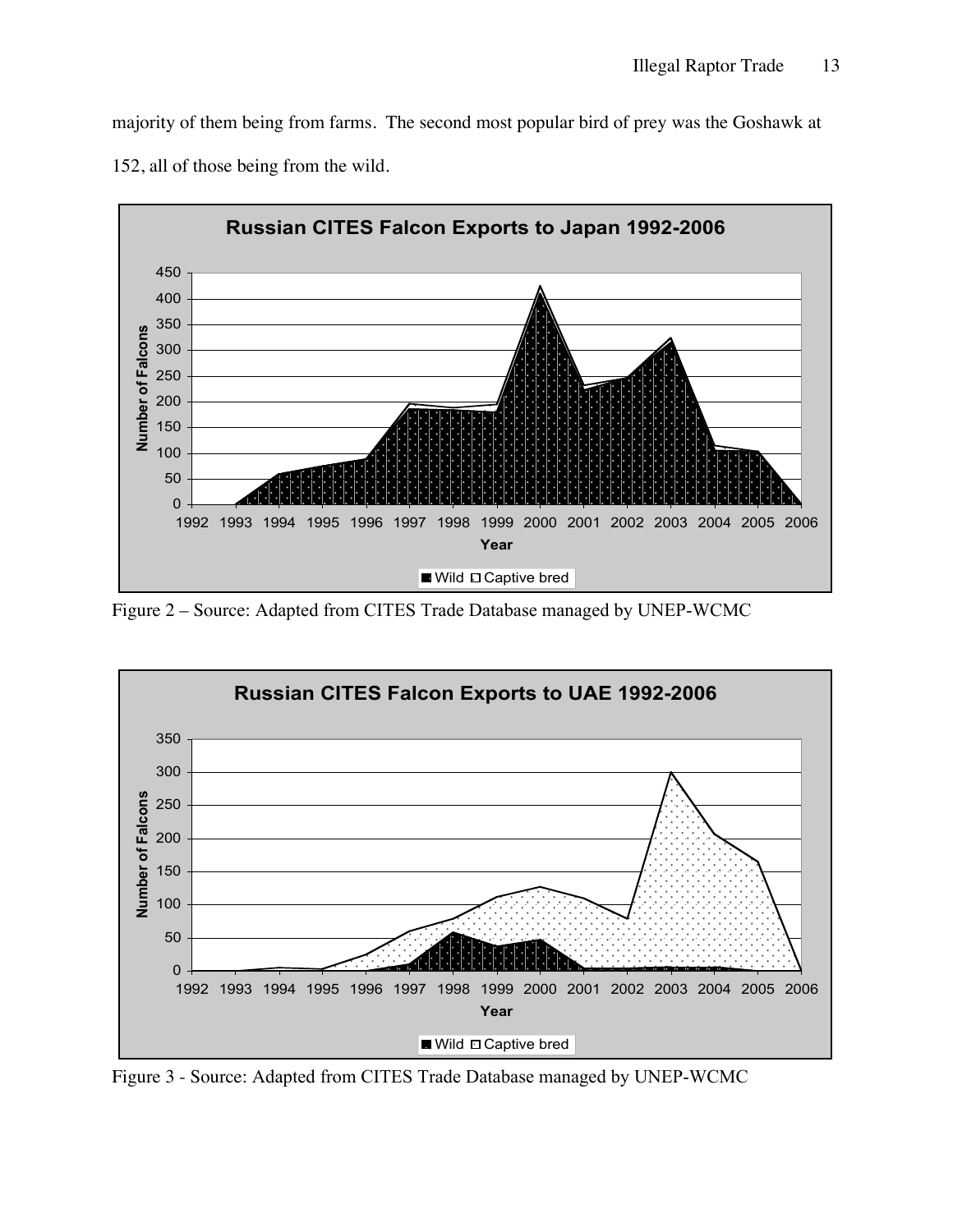In every year of complete data, so through 2006, Japan has imported more birds than the UAE. Other countries importing falcons from the Russian Federation are Uzbekistan, which imported more than 200 birds over this period. This was primarily the Saker falcon, and none of them were taken from the wild. Europe therefore is no longer the leader in imports of Russian birds of prey. The other countries in the Middle East, which imported raptors were Syria, Kuwait, Saudi Arabia, Qatar, and Israel, but this was around 100 falcons in total, and all of them, except for the one Tawny eagle taken to Israel, were taken from captive stocks.

In further comparing the trade in raptors under the Soviet Union and the Russian Federation, there is definitely an increase in exports that coincides with the opening of borders that occurred with the break up of the USSR. In 1981, the Soviet Union exported only 10 raptors. This amount oscillated up and down as it climbed to an all time high of 74 in 1991. In 1992, there is data for both the USSR and Russia. The USSR exported 27, and Russia exported 82, already more than its predecessor. Quantities of exported birds of prey continued to rise through out the 1990's, reaching 560 in 2000 (Figure 1). After two slower years of trade, in 2003, 667 raptors were exported from the Russian Federation. The following three years proved to be slower.

As will be shown in the next section, the literature indicates that the demand for the birds of prey in Russia and Central Asia is coming from the Middle East. While there is some demand from this region, the CITES trade data shows that there are more raptors exported to Japan in the legal trade, then to the countries implicated by the experts. If the illegal trade is then being fueled by demand from the Gulf States is the issue which will now be examined.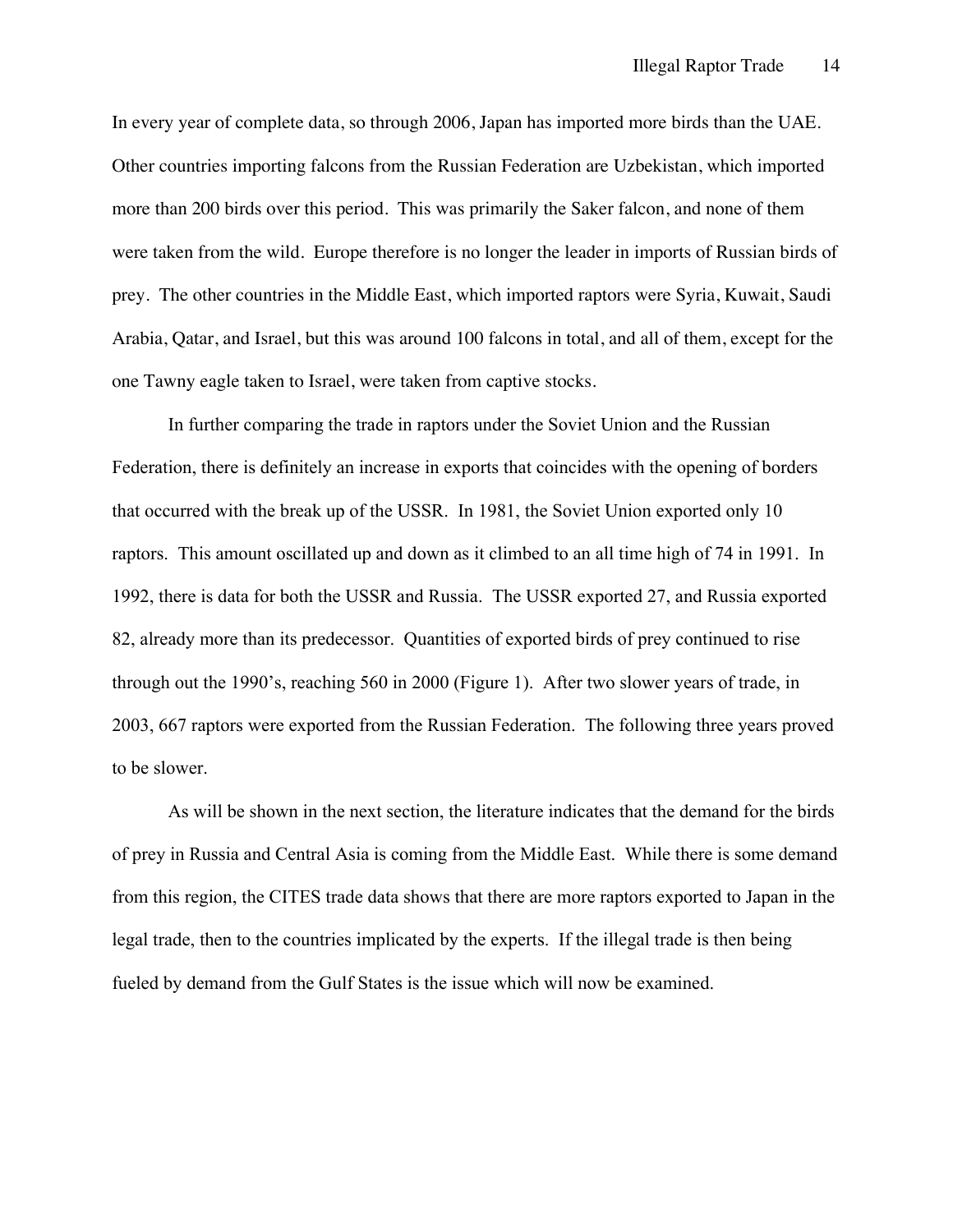# *The Illegal Raptor Trade*

The trade of birds for falconry is having a detrimental effect on the populations of these birds in the Russian Federation. The four birds in particular that are taken from Russia – the Saker falcon, the Gyrfalcon, the Peregrine falcon, and the Goshawk (WWF Vladivostok, 2006) – are experiencing declines, and experts say that that is due to the following reasons: the Saker falcon are endanger because of the use of pesticides, and because they are poached from their nests to be used in falconry abroad (WWF Vladivostok, 2006). This has caused a catastrophic drop in numbers, and because of the increased popularity of falconry, the Saker falcon is threatened to become extinct (WWF Vladivostok, 2006). Populations of Saker falcons are estimated around 2  $-3.000$  pairs in the Russian Federation (Falco, 1999, p. 3). This is  $1/20<sup>th</sup>$  of the numbers from 20 years ago (Falco, 1999, p. 3). One of the greatest dangers to the populations of Gyrfalcons are poaching and illegally smuggling them out of the Russian Federation, especially the white colored raptors (WWF Vladivostok, 2006, p. 15). Illegal taking of the young from nests, and using nets to capture adults migrating to the seacoast in autumn, are real dangers to the preservation of this species (WWF Vladivostok, 2006).

The Peregrine falcon populations are also limited by the collection of its eggs and young for falconry (WWF Vladivostok, 2006). The Goshawk is also endangered because their young are being taken from nests by poachers wanting them for falconry in other countries (WWF Vladivostok, 2006). The loss of habitat and forest fires also adds to their threatened status (WWF Vladivostok, 2006). To a lesser degree, the Golden Eagle is also poached for use in falconry abroad (WWF Vladivostok, 2006). CITES (2004) also states that illicit trade is a concern, and threatens wild populations especially of Saker falcons.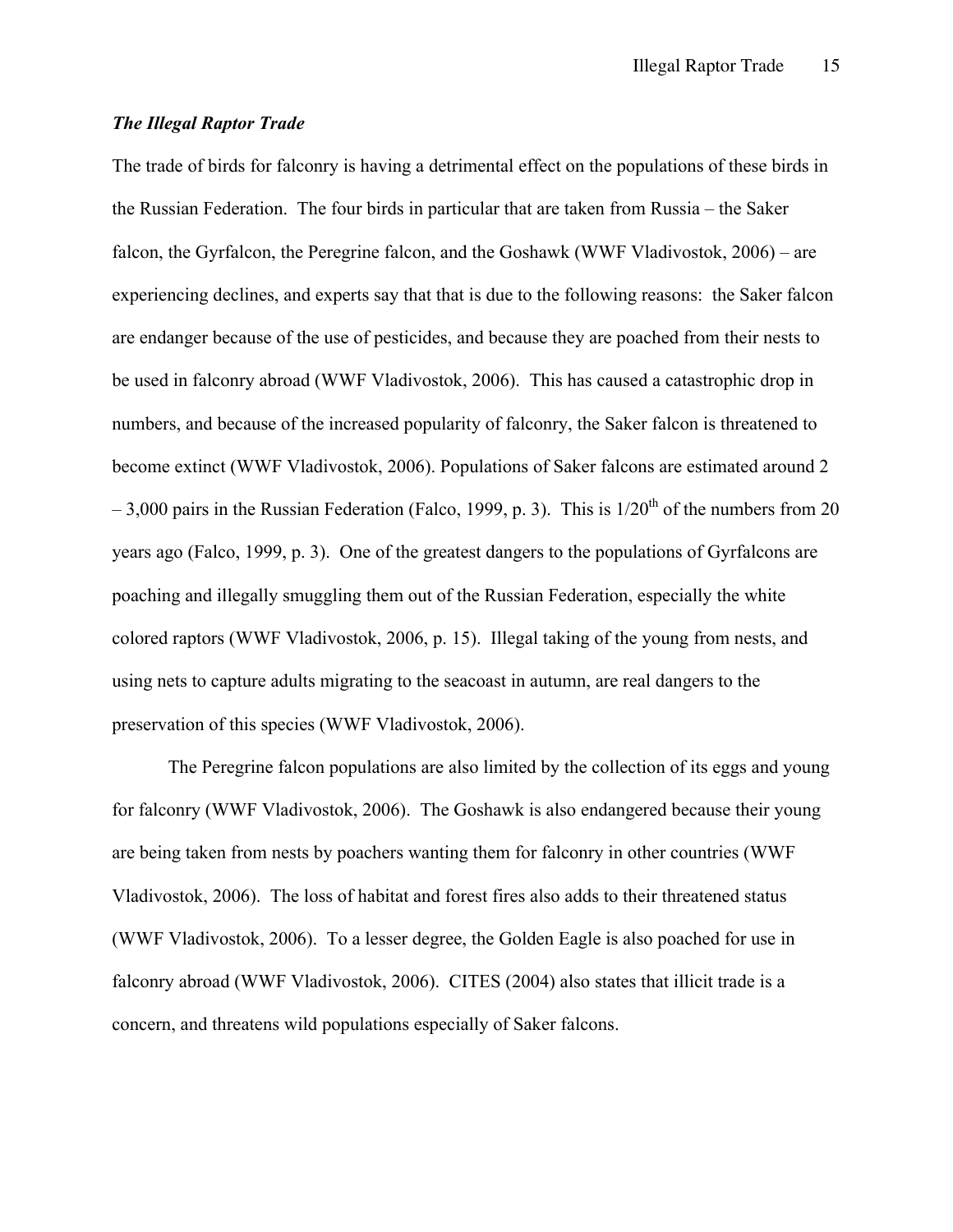Illegal capture of birds of prey, and smuggling of them began in the USSR at the end of the 1980's (Lyapustin, 2006). This was connected to the increased access and contact with foreigners (Lyapustin, 2006). The Arab governments showed interest in capturing Saker falcons in the Altai region of Russia in the early 1990's (Lyapustin, 2006). From 1991 to 1996, most of the poaching and smuggling took place in Kazakhstan and Kyrgyzstan, then independent countries (Lyapustin, 2006). As a result of this activity, the populations of these birds in Central Asia decreased (Lyapustin, 2006). In the period from 1996 to 1998, poaching was prevalent, and spread into Russian territory (Lyapustin, 2006). Prior to this, regions in the Russian Federation began to attempt to legally protect their populations of birds of prey. In 1994, capturing of Saker falcons became illegal in the Chitinsky oblast (Lyapustin, 2006, p. 90). In the years following, restrictions increased. In 1995-6, the capturing of Saker falcons and Peregrine falcons was made illegal in Pribaikal, Khakasia, and Tuva. Kamchatka banned capturing of Gyrfalcons in 1994, when a resident of Saint Petersburg was found at the airport with three Gyrfalcons (Lyapustin, 2006, p. 90). In 1995, a woman from Kyiv, Ukraine was found with two more (Lyapustin, 2006, p. 90).

The list of seizures by Customs in Russia Far East goes on as is evident in Table 2, as they repeatedly found contraband birds of prey. In 1997 alone at airports around the country, more than 200 Saker falcons were seized (Lyapustin, 2006, p. 93). Some years have seen between 200 and 1000 birds being seized (Falco, 1999, p. 3). Lyapustin (2006, p. 97), a retired Customs official, states that Saker falcons are exported to Jordan, Saudi Arabia, and Oman, even though the above listed CITES data supports this only in that 18 captive bred Saker falcons have been traded to Saudi Arabia from Russia. The Federal Security Bureau (FSB), the successor of the KGB, estimates that 100 rare birds are smuggled out of Kamchatka each year, and that this is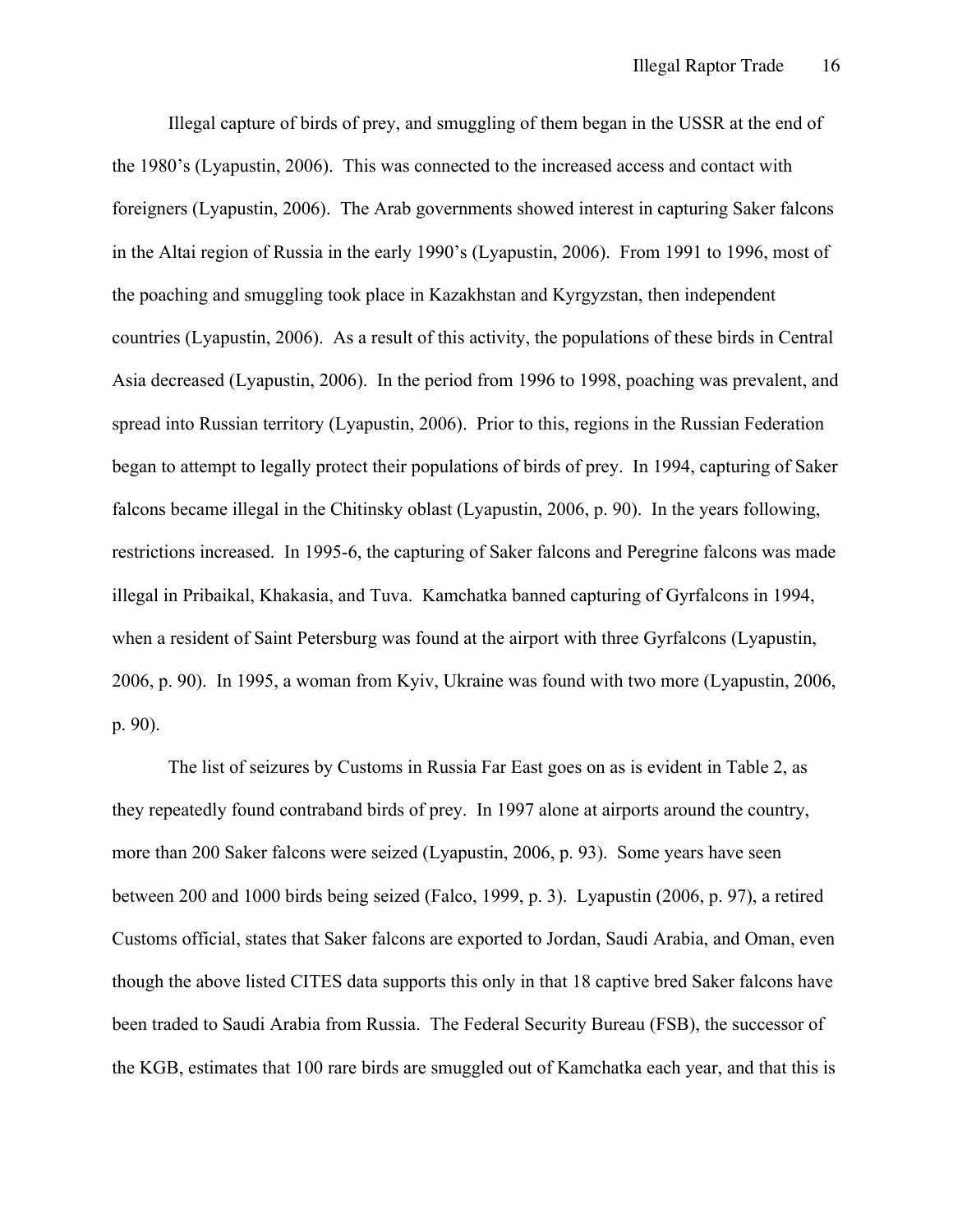a five-fold increase within the last five years (Lyapustin, 2006, p. 95, 100). Seizures account for only one-quarter of the total amount of smuggling suspected and often those birds seized die or are given to zoos because they are unable to be returned to the wild (Lyapustin, 2006).

| Table 2 - Russian Far East Custom's Seizures of Birds of Prey from 1994 to 2005 |                |                |                                |                     |  |
|---------------------------------------------------------------------------------|----------------|----------------|--------------------------------|---------------------|--|
| Time Period                                                                     | <b>Species</b> | Quantity       | <b>Russian Far East Source</b> | Transit/Destination |  |
| 1994                                                                            | Gyrfalcon      | 3              | Kamchatka                      |                     |  |
| 1995                                                                            | Gyrfalcon      | $\overline{2}$ | Kamchatka                      |                     |  |
| $11/99 - 03/00$                                                                 | Gyrfalcon      | 21             | Kamchatka                      |                     |  |
| $03/00 - 01/01$                                                                 | Gyrfalcon      | 10             | Kamchatka                      |                     |  |
| 2000                                                                            | Gyrfalcon      | 5              | Unknown                        |                     |  |
| 2000                                                                            | Goshawk        |                | Chukota                        | Moscow              |  |
| 12/01                                                                           | Gyrfalcon      | 15             | Unknown                        | Moscow to Armenia   |  |
| 2004                                                                            | Gyrfalcon      | $\overline{4}$ | Chukota                        |                     |  |
| 2004                                                                            | Gyrfalcon      | 8              | Chukota                        |                     |  |
| 2004                                                                            | Gyrfalcon      | 25             | Chukota                        | Irkutsk             |  |
| 2004                                                                            | Gyrfalcon      | 14             | Kamchatka                      |                     |  |
| 2005                                                                            | Gyrfalcon      | 15             | Kamchatka                      |                     |  |
| 2005                                                                            | Gyrfalcon      | 5              | Kamchatka                      |                     |  |
| 2005                                                                            | Gyrfalcon      | 10             | Kamchatka                      | Moscow              |  |
| 2005                                                                            | Gyrfalcon      | 10             | Magadan                        | Moscow              |  |
| 2005                                                                            | Goshawk        |                | Magadan                        | Moscow              |  |

Source: Adapted from Lyapustin, 2006.

A survey of Russian online news sources indicates awareness that the raptor trade is illegally supplied by Russian populations of birds. In a search of Yandex for articles written about the smuggling of Far Eastern fauna and flora, 13% of the 235 articles found mentioned falcons as an animal that is seized as contraband. Further scanning of news articles related to illegal trade in wildlife, also uncovered stories detailing the smuggling of falcons from their Russian habitats. Live falcons have been reported being sold at markets, particularly Krasnoyarsk in Siberia. The same search parameters conducted at the Russian search engine Rambler yielded different findings. Scanning for smuggling, unlawful, or illegal trade of wildlife, returned no articles written about the illegal trade in falcons from the Far East of Russia.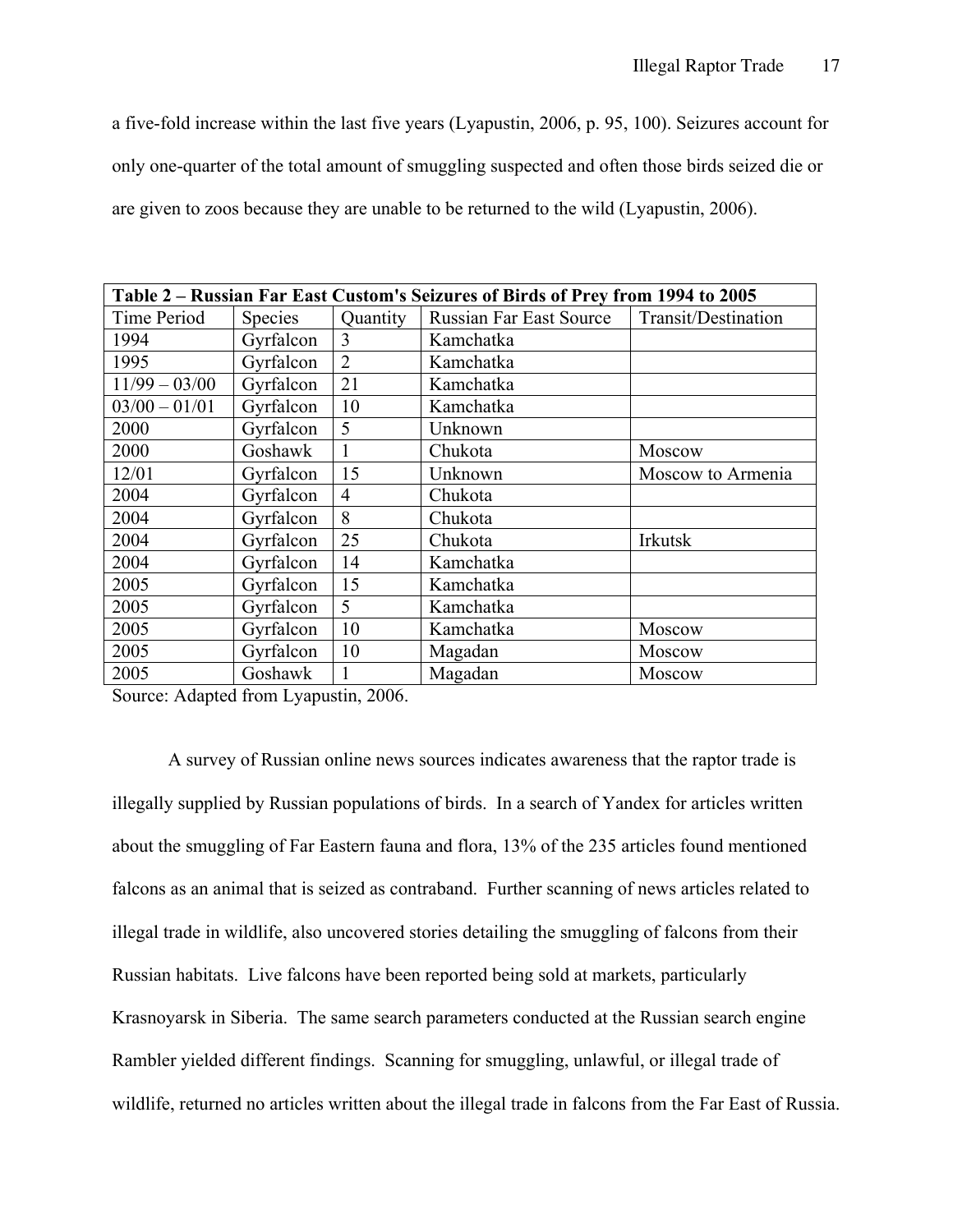Closer examination of some of these articles show coverage of the confiscation that occurs of live tranquilized falcons at the airports (Goverdovskaya, 2003). In fact, Goverdovskaya (2003,

p. 2) has stated,

"Birds of prey are the main item of contraband going out of Russia. They are usually delivered to Arab countries… The price of the goods in process of movement on a chain grows in hundreds and even thousand times. For example, endangered birds of prey like the Saker falcon, which comes from the Altai, has a huge popularity in Egypt and the United Arab Emirates where during a season of hunting each sheikh is obliged to have wild captured falcons. In Russia, at the intermediaries the falcon costs \$15,000, and during a season of hunting Arabs with pleasure buy birds for \$40,000 – 70,000 for an individual. The same falcon, but trained, can cost up to \$100,000. The difference at resale is enormous".

Experts and NGO staff concur that there is an illegal trade in falcons, hawks, and eagles from the Far East that is a cause for concern. The CITES senior officer of Anti-smuggling, Fraud, and Organized Crime (personal communication, December 20, 2006) spoke of the illegal trade of falcons to the Middle East, as did the WWF Moscow (personal communication, April 12, 2007), the WWF Vladivostok (personal communication, April 19, 2007), IFAW Moscow (personal communication, April 17, 2007), and the Russian NGO Phoenix (personal communication, April 24, 2007). Phoenix (personal communication, April 24, 2007) thought that birds are taken illegally from Kamchatka, and then transported west to Novosibirsk, Dagestan (a region in the Caucasus), or Moscow, before going to the United Arab Emirates. IFAW (personal communication, April 17, 2007) is also concerned with the falcon trade that begins in Russia and ends in Arab countries. A single falcon, especially a more rare white one, can fetch up to \$50,000 in the Middle East. These arctic falcons are more prestigious, but the typical brown ones are more commonly traded (IFAW, personal communication, April 17, 2007). There have been several seizures in the last year and IFAW (personal communication, April 17, 2007) successfully released several of these falcons that had been illegally taken from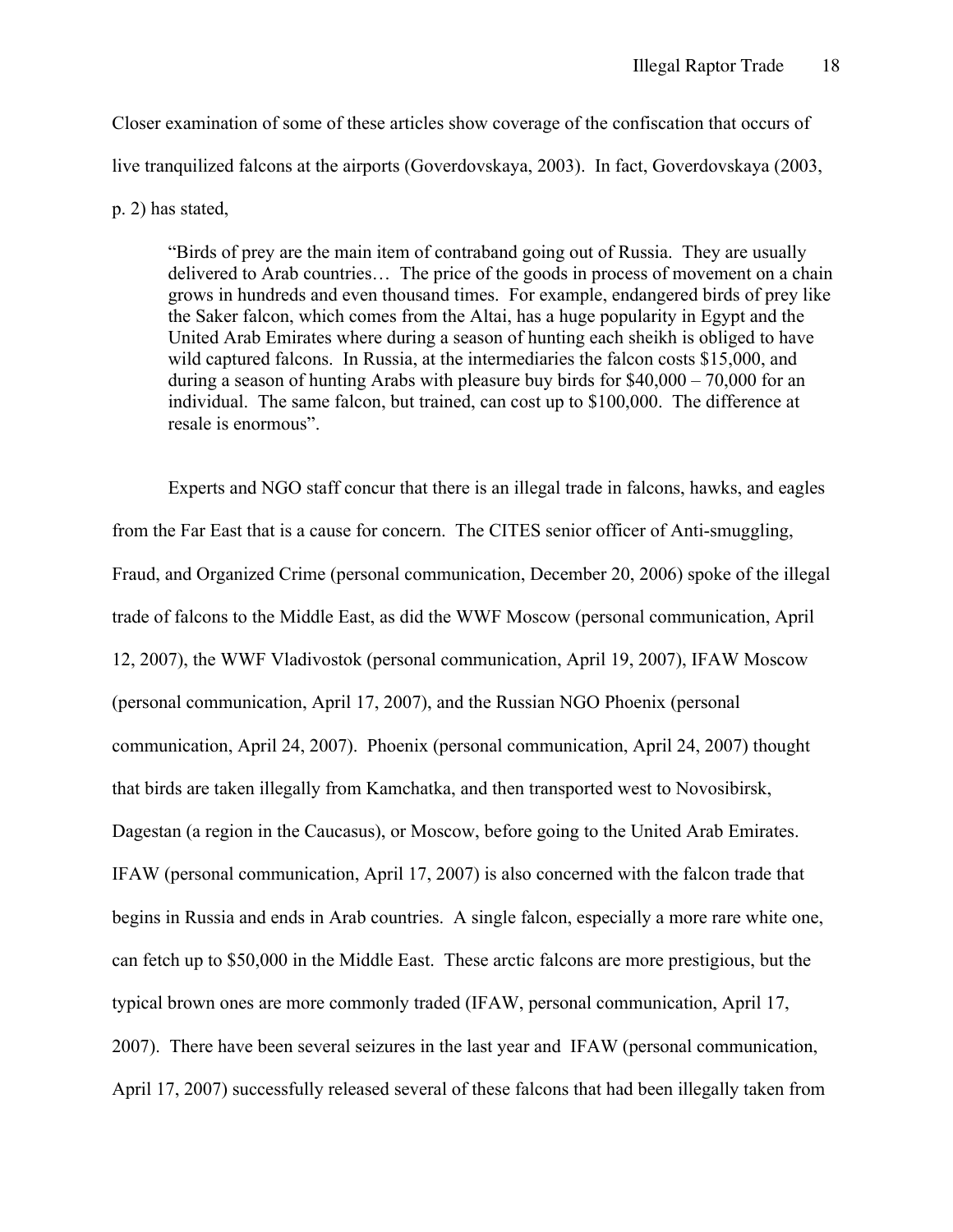Chukota, and were being transported to the Middle East. WWF Moscow (personal communication, April 12, 2007) claimed that the Saker falcon, the Gyrfalcon, and the Peregrine falcon are the three most commonly desired birds, which are native to Russia, and in demand for use in falconry in the Middle East. It is a luxury and fashionable commodity for rich Arab sheiks (WWF Moscow, personal communication, April 12, 2007). The scale appears to be fairly negligible, but from a conservation standpoint it is unsustainable (WWF Moscow, personal communication, April 12, 2007). There are approximately 500 – 600 birds taken each year (WWF Moscow, personal communication, April 12, 2007). In the 1980's, Central Asia was the main source, but 90% of those nests are now gone, so now traders come to the Altai, Zabaikal, and northern Kamchatka (WWF Moscow, personal communication, April 12, 2007).

CITES trade data offers little support for an extensive criminal enterprise originating in Russia and ending in the Middle East. From 1992 to 2006, there are only six reported incidents of illegal transactions. In 1993, two Saker falcons were exported from Russia to the United Arab Emirates, and one Golden eagle was exported to the United States. In 1994, 58 illegal Gyrfalcons were exported from Russia to the United Arab Emirates, and 41 Saker falcons were exported to Kazakhstan. In 1998, Russia imported 12 illegal Peregrine falcons from Mongolia. And finally in 1999, Russia exported 15 illegal Saker falcons to an unlisted country. These numbers in no way indicate that  $500 - 600$  birds are taken each year, but maybe this is due to the fact that in-country confiscations are not reported to CITES. CITES though, in acknowledgement and an attempt to curb the illegal trade in birds of prey, has created an Enforcement Task Force to discuss the smuggling of falcons (CITES, 2007a). They have "produced an identification guide to help customs and other law enforcement agencies target criminals who remove falcons from the wild, smuggle them across borders, and then sell them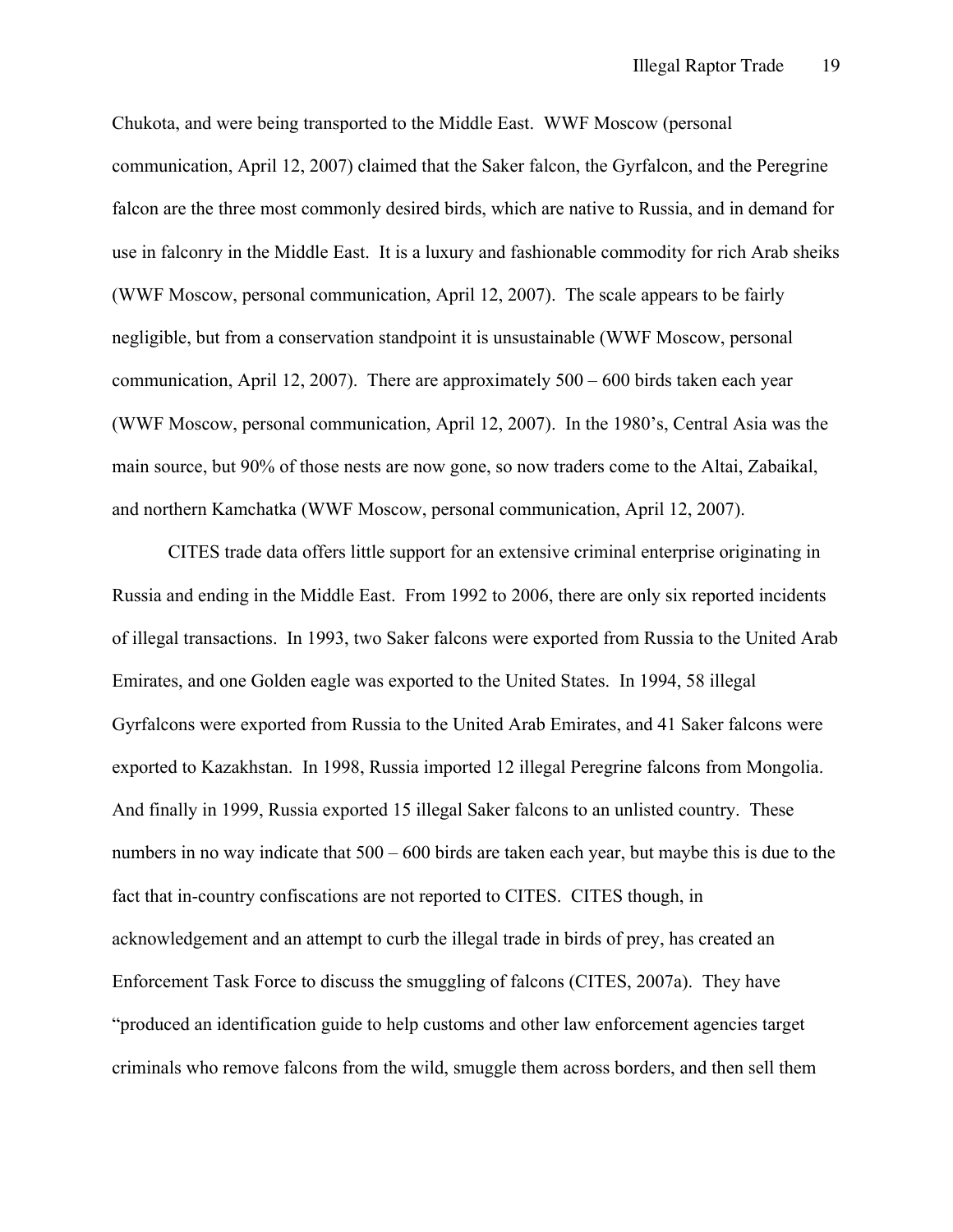illegally for falconry" (CITES, 2007a). From the above limited data set, it is impossible to make large conjectures, but it provides a small amount of support for the idea that the Middle East might be involved in the illegal trade and that Central Asia, such as Kazakhstan and Mongolia, are transit and source countries for the raptors as well. In spite of the small amount of CITES data regarding illegal trade, every year Customs and FSB catch more than 20 smugglers of rare Far Eastern species of birds (Lyapustin, 2006, p. 97), and there are a wide variety of people involved in this global black market.

#### *Who is Involved?*

According to Russian ornithologists, the people responsible for the illegal falcon trade are specialists from Arab countries that have now endangered the populations of birds of prey in Russia (Lyapustin, 2006). The recorded instances of confiscations challenge this notion and offer a picture that shows a wider trend of Russians being involved in the illegal falcon trade from the beginning of the chain. Research by a former Russian Custom's officer establishes a complex picture with a variety of people involved at different steps along the smuggling chain (Lyapustin, 2006). The first step in this operation, the capture of the bird of prey, appears to be perpatrated by Russians and some Middle Easterners (Lyapustin, 2006). This can be carried out by inhabitants of taiga settlements and villages, professional hunters, workers of hunting facilities, and/or amateur hunters (WWF Vladivostok, 2006). The Middle East Falcon Research Group sites that a minority of Syrian students are responsible for some of the poaching (Flaco, 1999). WWF Moscow and IFAW claimed that crime syndicates are involved in this trade, and this is facilitated through some Syrian and Lebanese students studying at Russian universities (WWF Moscow, personal communication, April 12, 2007; IFAW, personal communication, April 17,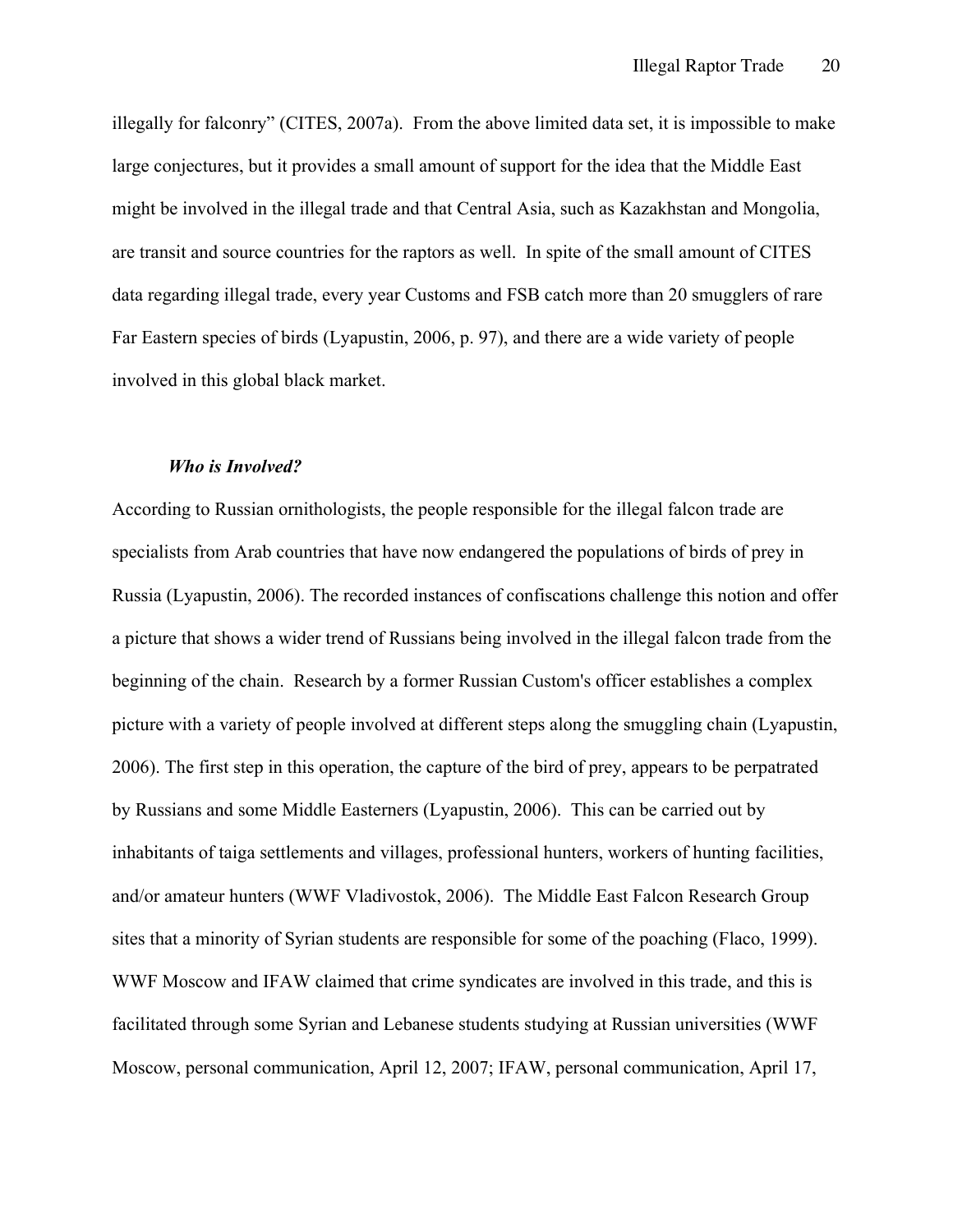2007). Research by WWF in Vladivostok supports that the capture of birds of prey is an organised operation (WWF Vladivostok, 2006). In the mountains of Altai in southern Russia, reportedly, there are groups specializing in the capture of raptors (Lyapustin, 2006). One such group consisted of four Syrians who had captured nearly 50 birds (Lyapustin, 2006, p. 98). The leader was sentenced to 3 1/2 years in prison, and so were the Russian air transportation workers that assisted with the smuggling (Lyapustin, 2006, p.98). One media report claims that after several arrests by Customs for the capturing of falcons, the illegal trade became more professional in order to avoid inspectors (RIA-Siberia, in press). The groups accomplished this through training, improving equipment, and capturing falcons in more remote regions (RIA-Siberia, in press). It is thought that they operate in small, closed groups of two or three people, and that they are filling orders that they have received from Moscow (WWF Vladivostok, personal communication, April 19, 2007).

After the capture of the live falcon, the bird is passed along the smuggling chain. Transportation in this process is key, and that is why the criminal network of smugglers is made up of drivers of cargo transport, personnel of the railways (mechanics, drivers, conductors), airline personnel (crew members, baggage handlers) (WWF Vladivostok, personal communication, April 19, 2007; WWF Moscow, personal communication, April 12, 2007), and tour firm employees (WWF Vladivostok, 2006). In the capitals of the regions, there are specialists organising such enterprises (WWF Vladivostok, 2006). Russian Federal Customs officials believe that the very high profit of selling raptors attracts these international syndicates (Versii, in press). As is now evident, the picture is complex with a variety of people from different professions and parts of the world that are involved in stealing Russia's raptors.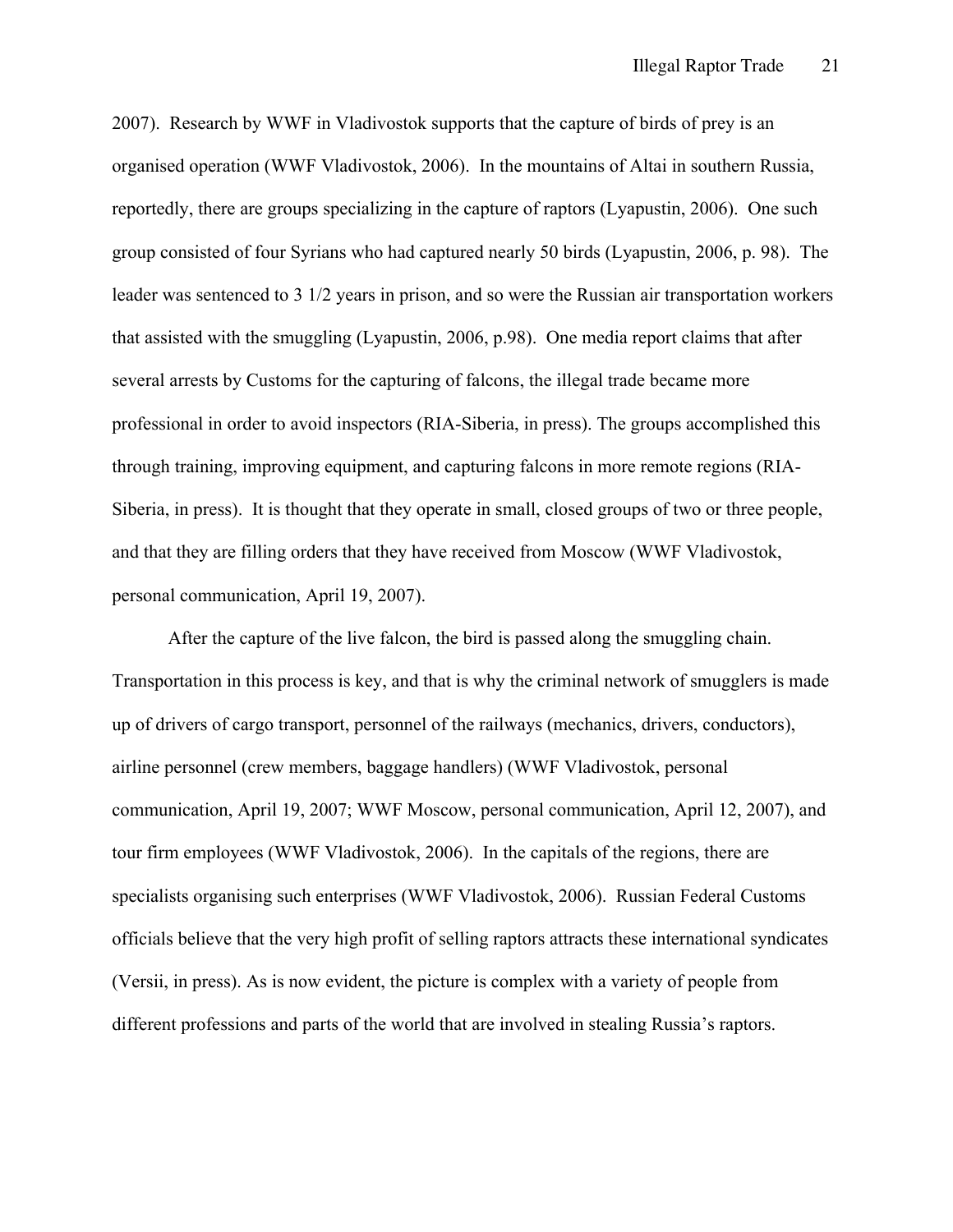#### *Where and how is it taking place?*

It is known then the occupations and the nationalities of those making up the organized gangs that trade falcons. Now how they are able to smuggle their live product and to where is further explored. Directions of the main smuggling operations are reported by WWF Vladivostok (2006, p. 50) to be as follows – the birds leave from the northern far east airports on flights to the interior of Russia - Moscow, Novosibirsk, Yekaterinburg, Kazan, Irkutsk, and Ufa – and then on further flights to neighboring countries such as Azerbaijain and Armenia and then further on to the Middle East. The falcons from Kamchatka and the far east are sent by plane, and as quickly as possible, because the birds fair badly in the bondage required for transportation (WWF Vladivostok, personal communication, April 19, 2007). Also, birds are smuggled on trains through Russia to the airports of Kazakhstan and Ukraine. Federal Customs officials told the newspaper Versii (in press) that the destination for some of the falcons is Syria, and that they are taken first to Tajikistan.

Birds are wrapped in cloth that is taped closed, and then inserted into tubes (Lyapustin, 2006, p. 94). Temperatures can reach over 100 degrees and for birds from the far north these conditions are incredibly taxing (Lyapustin, 2006, p. 94). Birds are also hidden in sports bags, under fruit, and in diplomatic packages (Lyapustin, 2006, p. 99). Their eyes can be sewn shut, supposedly to reduce nervousness, and once swaddled sometimes they can be packed into rigid suitcases with holes drilled in them (Kornilova, 2007). Transport of the smuggled birds has a high mortality rate, with many dying from the stress and lack of food and water (Lyapustin, 2006, p. 93). Integral to this operation is the payoffs of customs officials, other law enforcement agencies, and border guards (WWF Vladivostok, 2006, p. 49). If guards cannot be bribed, there is always the chance that they will not look for live animals, or ignore them if they find them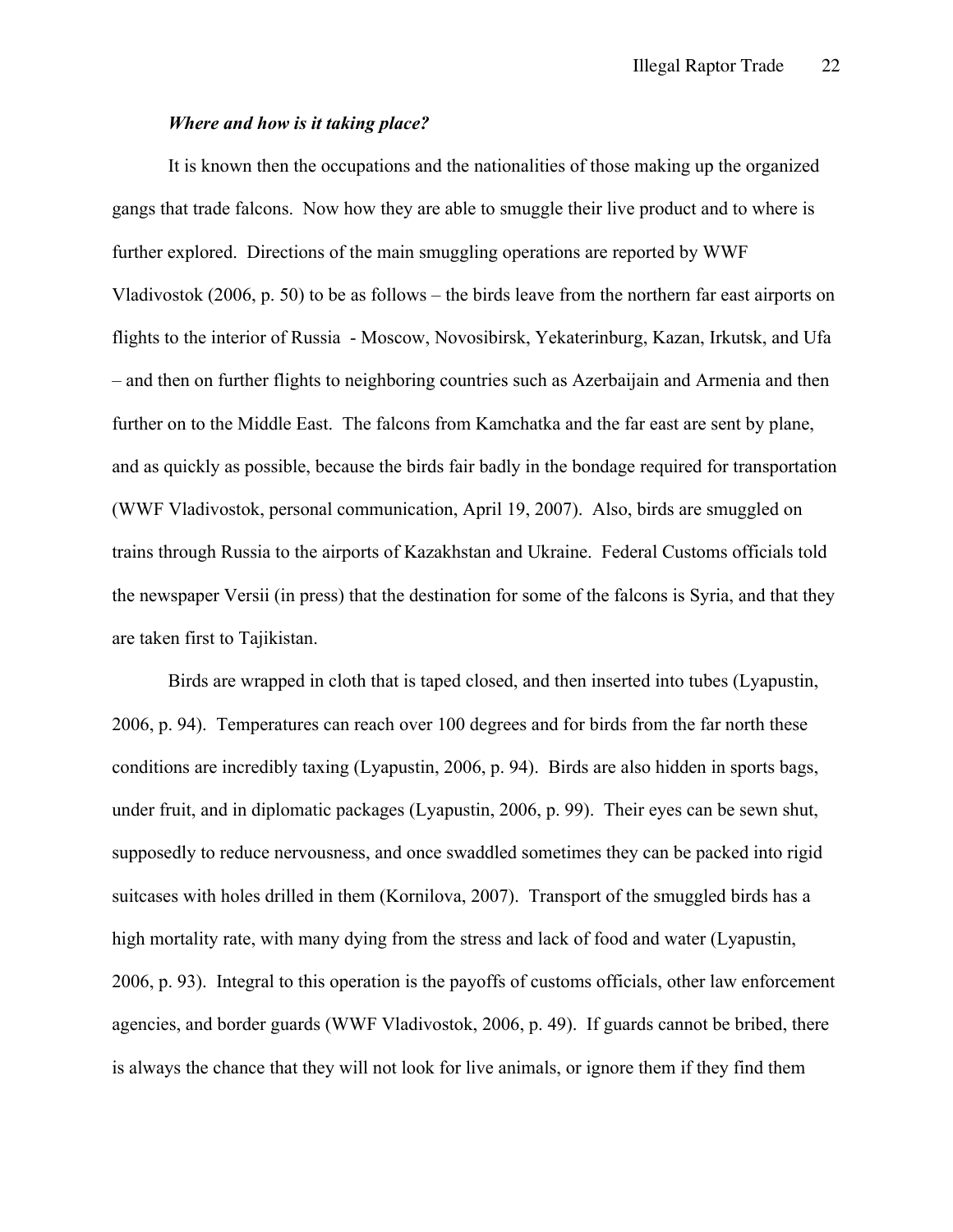(Phoenix, personal communication, April 24, 2007). Customs agents just close their eyes because they do not know what to do, and have no way to keep illegal live animals (Phoenix, personal communication, April 24, 2007).

These sections have illustrated the scope of the legal trade, and also explored the evidence for the prevalence of the illegal trade in falcons. The capturing of birds is a violation of CITES, and therefore of Russian law, and whereas this alone is a cause for concern, there are structural harms occurring as well that are equally if not more important to highlight.

# *Discussion*

## *The Structural Harms of the Illegal Falcon Trade*

The black market trade in illegal falcons poses several consequences beyond the violations within the trade itself. Discussion of such consequences is possible within green criminology, which enables researchers to examine these green violations, deviations, irregularities, and harms even though they are not legally defined as crimes (Carrabine et al, 2004). Furthermore, green criminological literature substantiates the capacity for animal suffering and rights (Beirne, 2007). There are three structural harms that this paper has proposed, which are inherent within wildlife trafficking that make it a significant crime that warrants more research and attention. These are that it is a danger to the environment, it is cruel to animals, and that it threatens human and national security. The illegal trade in raptors is a danger to the environment for two reasons. First, poaching of live birds of prey has reached such alarming levels that the populations of these majestic birds are threatened, as is their very existence. Extinction of a predator within the ecosystem can have dire consequences for the health and functioning of that system. For example, the loss of cougars in Yosemite Valley in the United States has been tied to increased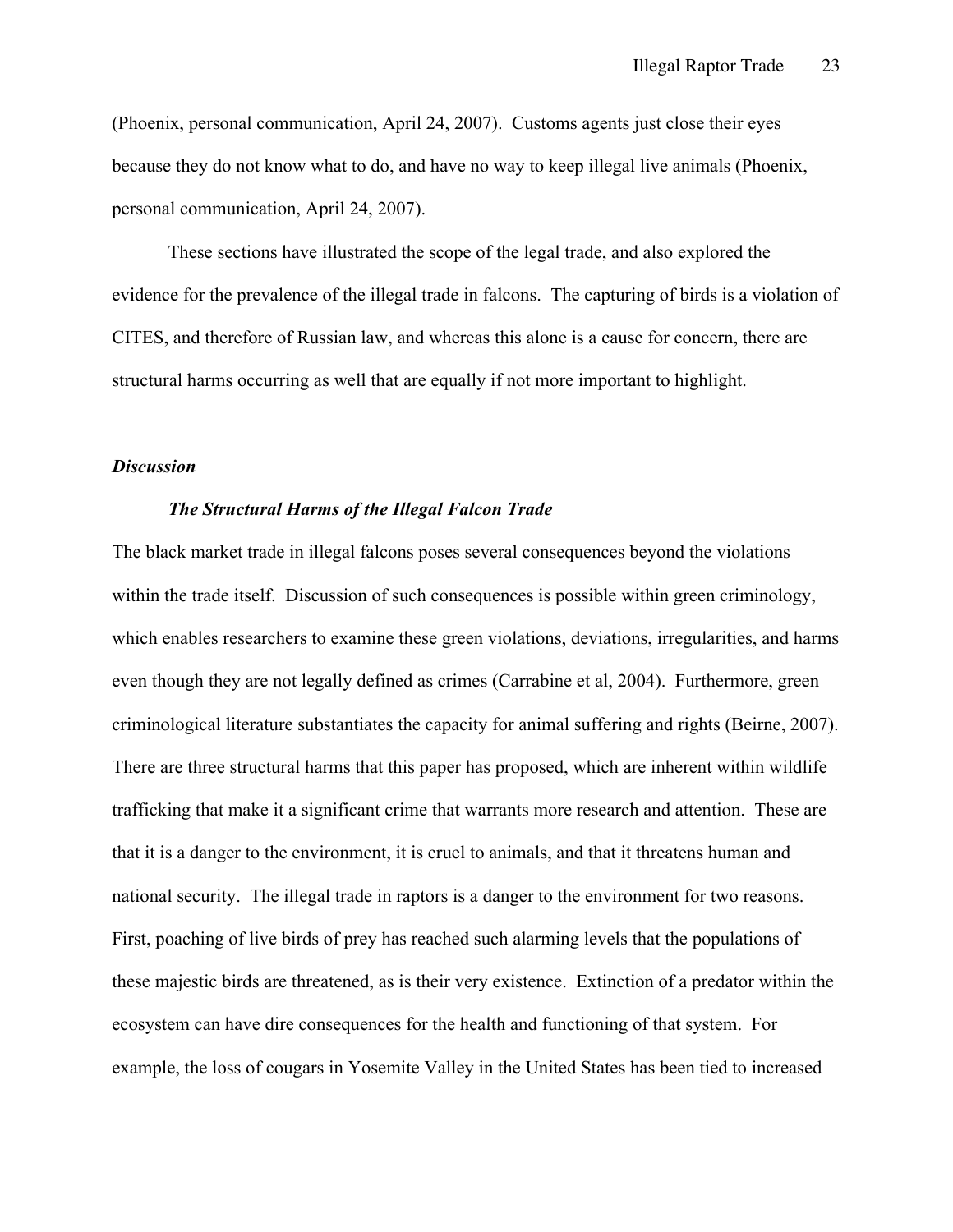mule deer populations, which then consume vegetation (Ripple & Beschta, 2008). Increased consumption of vegetation, in this case black oak trees, affects erosion and soil nutrients (Ripple & Beschta, 2008). Such a 'trophic cascade' with the loss of birds of prey seems plausible. Whereas falconry might be considered a cultural traditional, and arguments raised that it should be continued because of this, there is no reason that the stocks of captive birds cannot be used to fulfill the demand, rather than decimating the few remaining wild populations. The second danger to the environment is that the trade of live birds needs to be closely monitored in order to prevent the spread of avian and possibly zoonotic diseases, such as the avian flu. The legal trade has the essential quarantines and veterinarian checks that record and track the health of the traded birds and the presence of diseases. The illegal system, of course, circumvents all of these precautions, and increases the possibility of the spread of dangerous diseases within bird populations, and potentially too the spread of diseases between birds and other animals, including humans.

The second area of structural harm is that raptor trafficking is cruel to animals. The illegal trade (and potentially the legal trade in its infrequency) raises macrolevel animal welfare issues in the methods of transport. The hiddenness of smuggling forces terrible conditions upon the captured raptor. As previously described, tranquilized birds have their wings taped to their bodies, and are then stuffed into tubes. They are then piled on top of one another and placed into luggage, handbags, under fruit or other products being shipped. Temperatures are nearly unbearably high at over 100 degrees. These birds are forced to travel without access to food or water for hours on end, on planes and trains. Needless to say, the mortality on such journeys is quite high. Even for those birds that are confiscated, reintroduction to the wild is not the norm (Versii, 2007). Often the raptors are so traumatized or injured that they must be given to zoos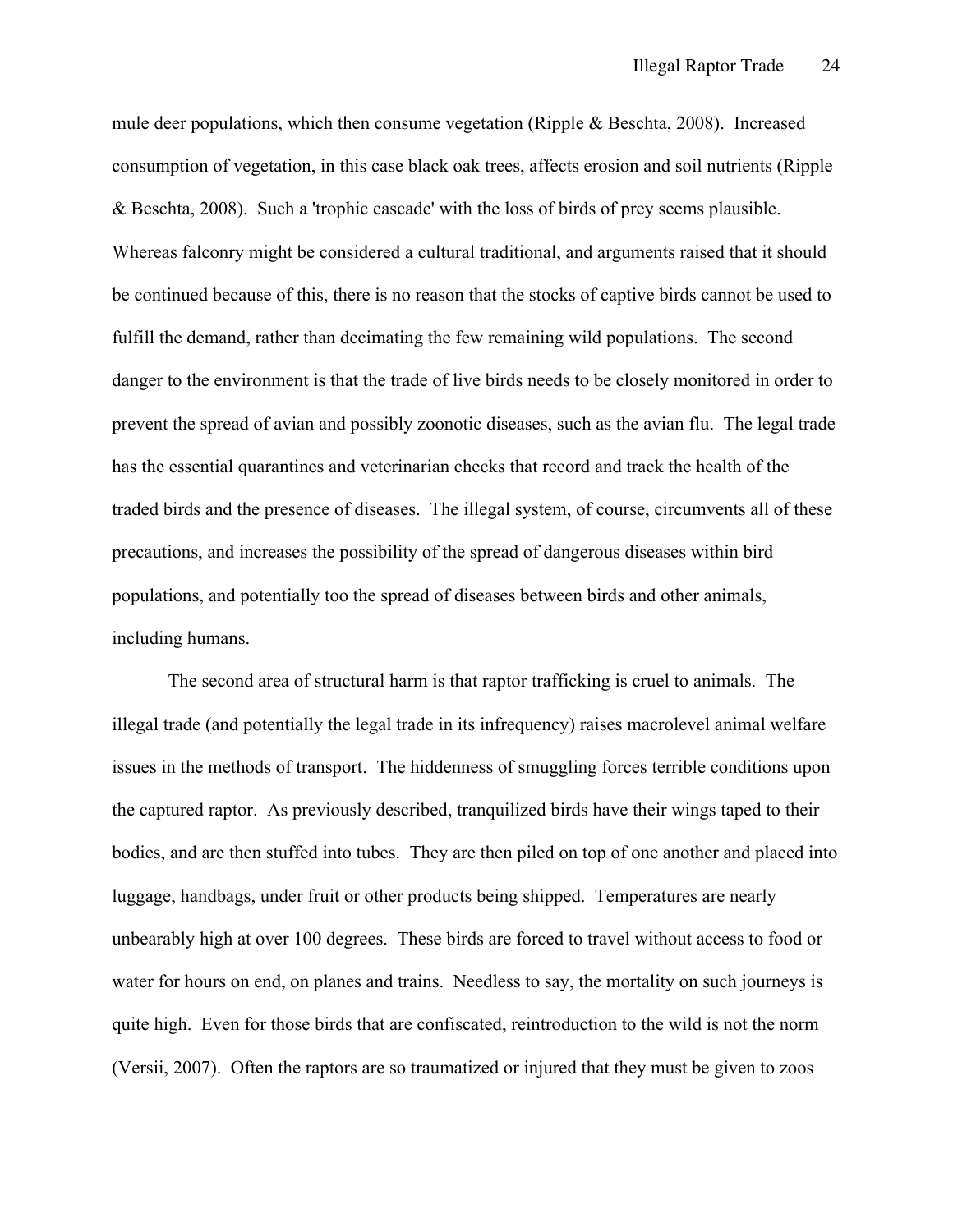and rescue centers (Versii, 2007). All of this causes pain and suffering, and can therefore be defined as harmful and warrant attention as a crime. Again, the falcons are placed in these abhorrent conditions to satisfy a luxury lifestyle of a human, and this too should be questioned.

The third structural harm is how illicit trading of wildlife can pose a threat to human and national security. This is because the illegal raptor trade is connected to other criminal activities, such as corruption, transnational crime, organized crime through networks, and possibly terrorism. The illegal bird of prey trade is facilitated by corruption in the private sector and throughout the civil service, including law enforcement. As described, employees of transportation companies, railways, and airlines, as well as customs agents and officials, collude with criminals by arranging means of transporting illegally captured birds, or taking bribes to make the proper channels available and/or to look the other way. The involvement of customs agents and border guards in the black market trade of birds of prey and other wildlife supports that the trade is transnational, as does the collusion of airline crews and tour agencies. The transnational nature of this activity creates the danger of spreading disease throughout an extensive range, and indicates the lack of security at borders. Adding to the alarm of the lack of security, is the notion that only 25% of the illegal activity is detected. That means that potentially a massive amount of illicit products are crossing the border with impunity. This is disturbing because of the unknown type of dangerous, or endangered unlawful shipments, that also might be crossing borders throughout these unsecured areas unbeknownst to the governments of these nations. Of further concern, is who is initiating this trade, and as the literature and experts have indicated, the raptor trade is a structured transaction from the capture of a bird through the transportation stages to the purchase by the final buyer. This framework is apparently orchestrated by organized crime through a global network.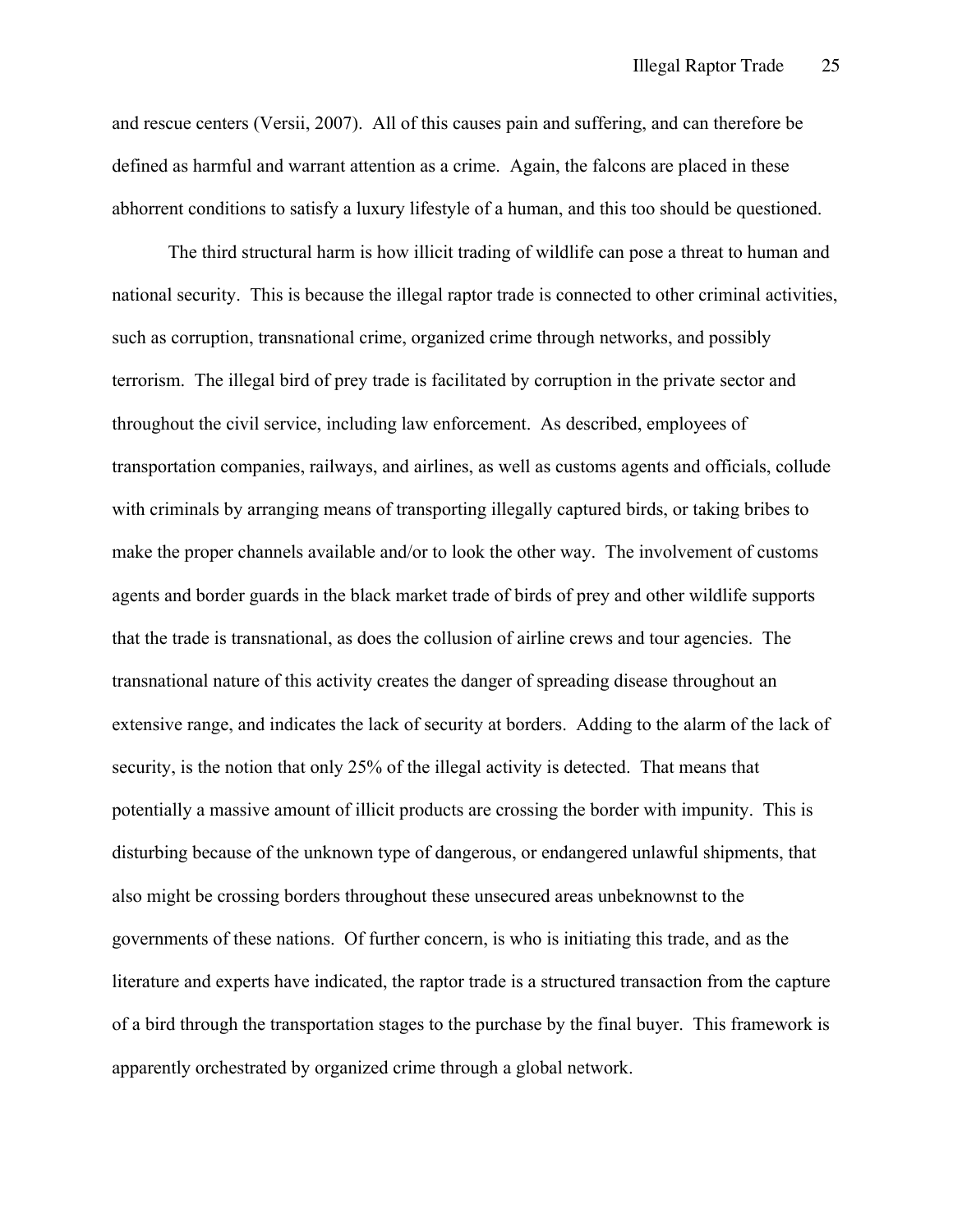The basic level of the organized gang is that Russians, or former citizens of the Soviet Union, procure the raptors from the wild in the remote regions of eastern and northern Russia. The network then incorporates employees, as mentioned, of transportation agencies, be it road, rail, or air, to move the birds of prey through the corridors in Russia that lead to other countries where members of the network take up the transportation. The description of the routes that are available, or that have been known to be used by this network, lends to the idea that networks have a fluid nature that easily adjusts at signs of trouble (Castells, 1998; Wedel, 2005). Once the raptors reach central Russia, the mode of distribution can be very flexible, since the organized criminal group has at its disposal road, rail, and air transport. Furthermore, the inclusion of so many connections within the network increases the flexibility because the number of countries through which the birds can then transit through after leaving Russia. This appears to be former Soviet countries such as Ukraine, Kazakhstan, Armenia, Azerbaijan, and possibly Tajikistan. These agents get the shipment of birds to the final destination and to the consumer, which mostly is thought to be in the Middle East. Particularly disturbing in this transaction, is the suspicion that the trade of raptors is used to fund terrorist operations in the Middle East, Central Asia, and the Caucasus (WWF Moscow, personal communication, Aril 12, 2007; IFAW, personal communication, April 17, 2007). The amount of money that is made from illegally selling raptors is high, with estimates ranging from \$50,000 to \$100,000 at the final purchase (WWF Moscow, personal communication, Aril 12, 2007; IFAW, personal communication, April 17, 2007). That large amounts of profits like this are reaped by organized crime with no fear of recrimination, makes the raptor trade and all wildlife trade alluring. In Russia, and in other areas, large amounts of money mean power, and the connection here is that organized crime can maintain its power base, which threatens the government, democracy, and free press, which in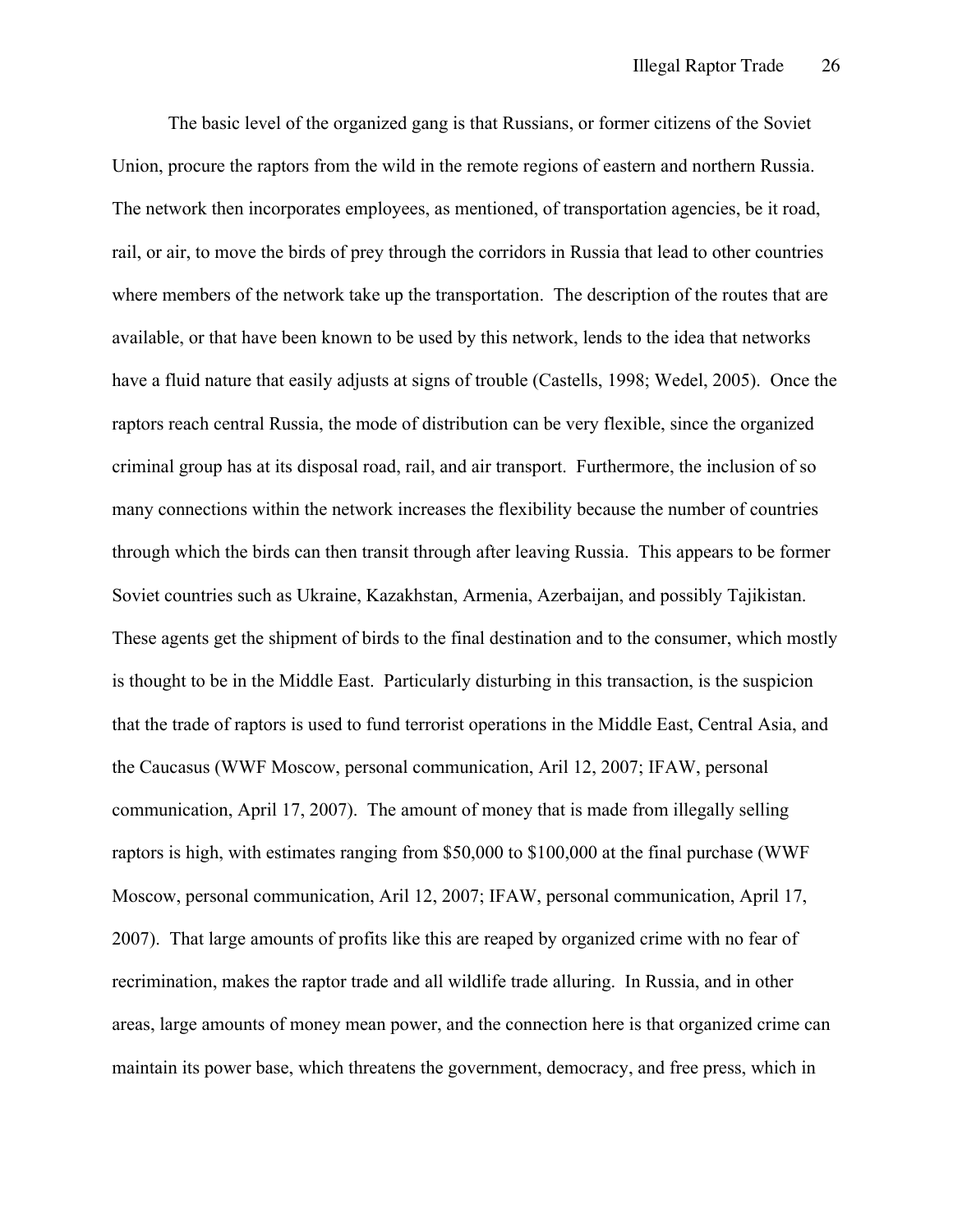combination with corruption and transnational criminals, such as terrorists, poses a danger to the human security and the national security of the Russian Federation. This complex network of multiple actors, multiple smuggling, and multiple places requires an equally multi-facted approach to tackle this black market.

## *Possible Solutions to the Illegal Raptor Trade*

The legal falcon trade is very restrictive and therefore the illicit trade has a specific character. All species are either limited in the number that can be traded because they are in CITES Appendix II, or they are completely banned under CITES Appendix I because of their highly endangered status. Since then, there is no high-scale visible legal trade outside of some small number of Appendix II species or captive bred birds; the illegal trade seemingly must be deep underground. The fact that the trade that is occurring is of a live animal, as mentioned before, brings in other factors of humane treatment in falconry and during transport. A complex trade, such as the illegal raptor trade with many actors and components along the supply chain, requires multi-faceted solutions. These are divided into four sections: policy, enforcement, economics of supply, and consumer demand (International Bank of Reconstruction and Development [IBRD], 2005).

#### *Policy.*

CITES is so concerned with the trade of falcons that there is a special working group with representatives from Western, Asian, and Middle Eastern members, which is devoted to addressing the policies that are developed in regards to the falcon species. In a meeting of this working group, some areas for policy implementation improvement were discussed (CITES,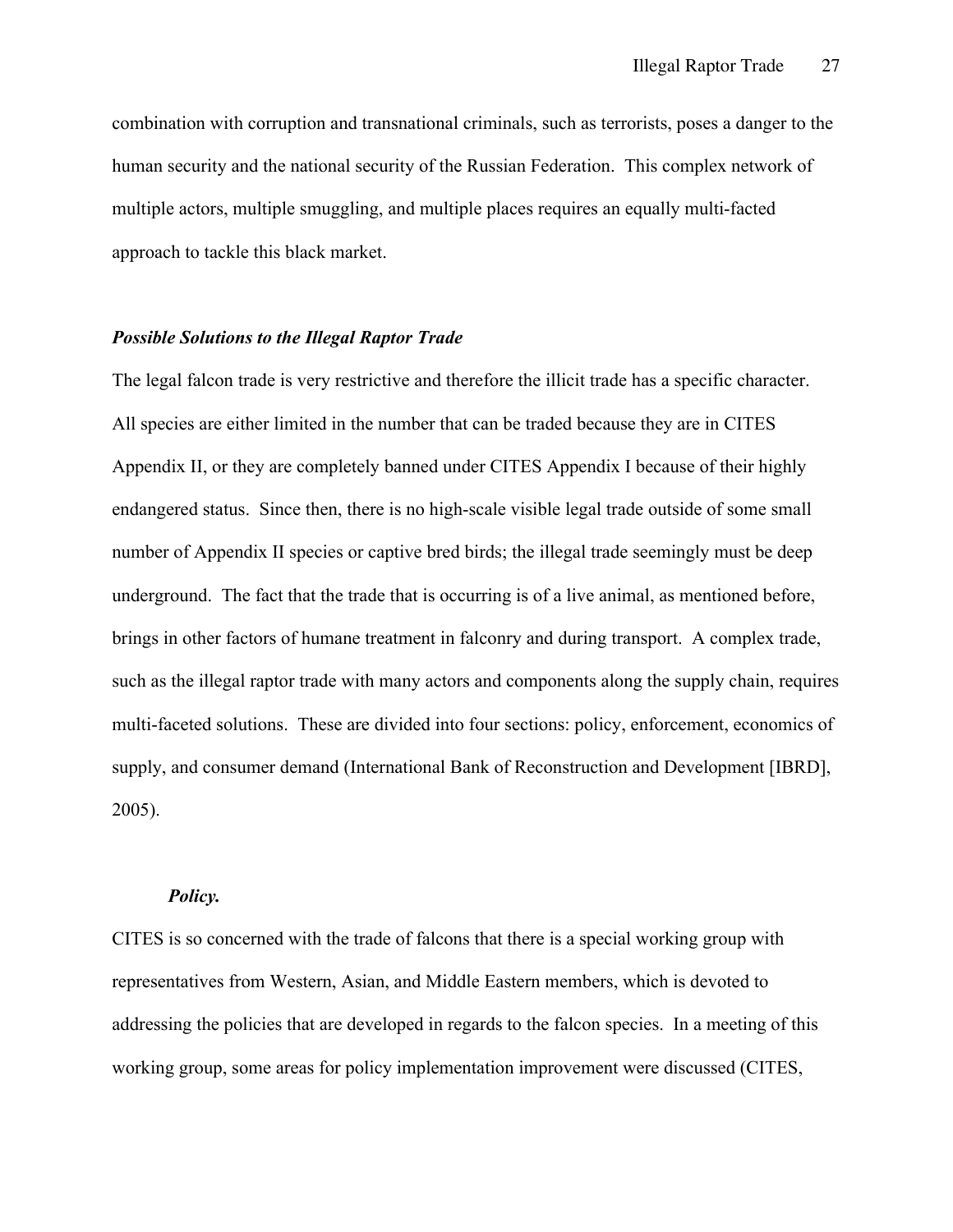2004). First, as detailed, for those species listed in the second appendix of CITES, a nondetrimental finding must be conducted in terms of how many animals are allowed to be traded. This finding entails determining how many animals can be taken from a population safely without damaging the sustainability of that group. CITES (2004, p. 1) representatives noted at this meeting that countries were not complying with the research into non-detrimental consequences before allowing the capture of wild falcons, and that this needed to be done.

In terms of policies that could be used in addition to those above to comply with CITES, the working group suggested that countries establish national registration schemes (CITES, 2004, p. 3). This would entail private owners being given certificates of ownership that contain a

"recording of the country of origin of the falcon, its source (wild or captive bred), and a reference to the proof of legal acquisition (e.g. the number of the relevant export permit or re-export certificate, captive breeding operation or license for removal from the wild)" (CITES, 2004, p. 3).

Officials believed that such

"mandatory registration schemes, where there is a requirement to demonstrate the legal acquisition of individual falcons, provide for the ready identification of illicitly-acquired and illicitly-traded birds and act as a deterrent to those that might wish to illegally import or illegally acquire falcons" (CITES, 2004, p. 2).

Required registration might also aid in discovering falcons that are taken illegally from the wild or illegally imported, which are sometimes used as breeding stock (CITES, 2004, p. 3), or falcons that are taken from the wild, but tagged with a metal ring around their leg to look as if they are captive bred (Oswald, 1982, p. 98). Further help in tracking the lineage of falcons could come from the use of DNA profiling to confirm parent-offspring relationships (CITES, 2004, p. 3). As always, policies must then be enforced, and the enforcement of current legislation is already lacking as will now be discussed.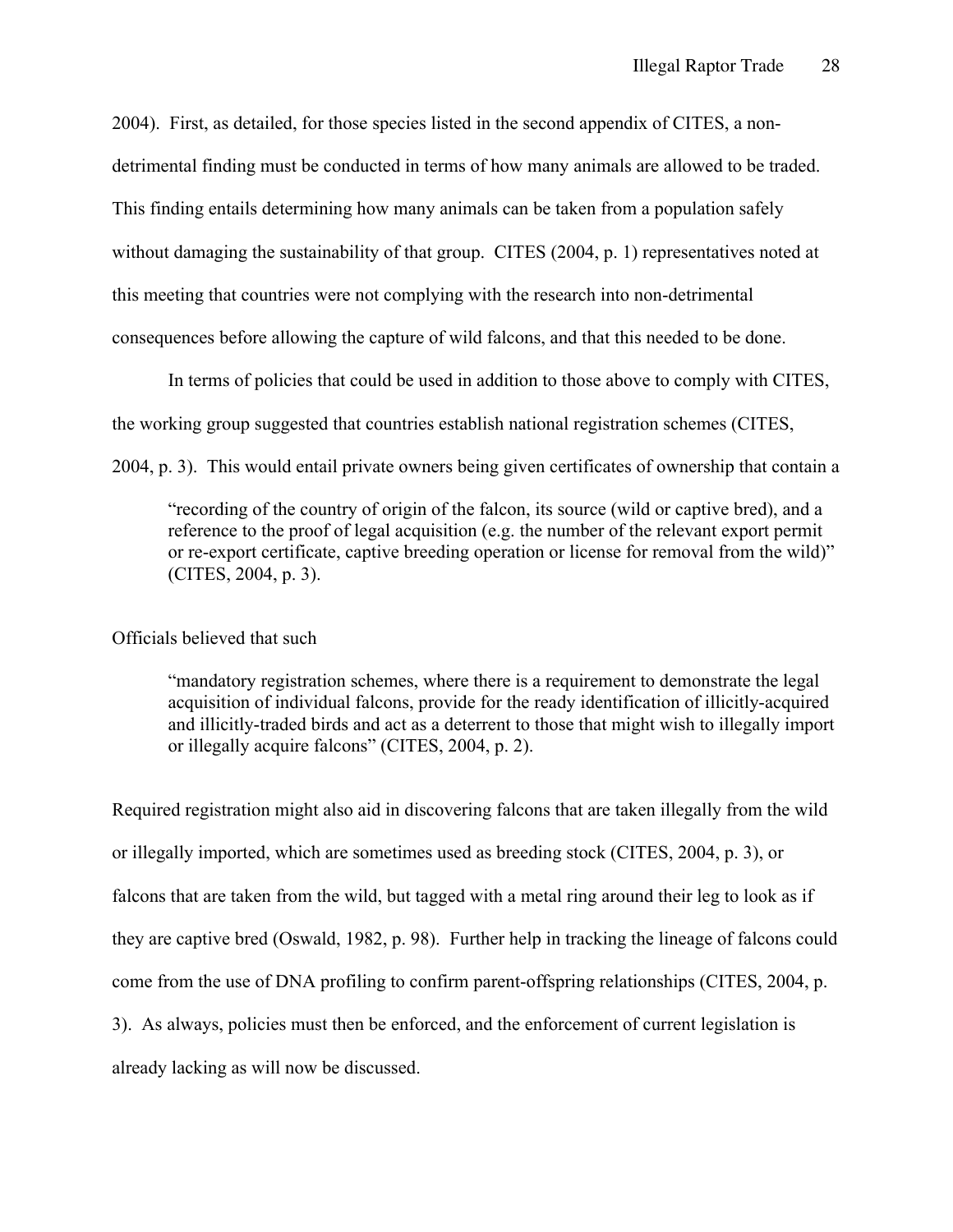## *Enforcement.*

Protection for falcons could be aided through better enforcement at every step of the chain of trade. In general, there is "need for awareness-raising and training for law enforcement officials (and falconers) who are involved in implementing the Convention, enforcing national legislation, and combating illegal capture of falcons from the wild" (CITES, 2004, p. 3). Specifically, airport security, airlines, and border control play an important part in all of this, and need to be made aware of their role (CITES, 2004, p. 3). There needs to be more cooperation between agencies within the same country, and between agencies of different countries where falcons are smuggled from, through and to. Again at the CITES (2004, p. 2) meeting pertaining to falcons,

"Delegates stressed the need for countries to exchange information regarding illicit trade in falcons. In particular, countries seizing falcons being smuggled cross-border should advise the relevant countries of origin and transit so that such cases can be fully investigated with a view to identifying and taking action against the persons engaged at each stage in illicit trade".

For consistent regulation in the varying countries where transnational crime (such as falconry) exists, there must be international harmony of laws (Shelley, 2005), which also need harmony of enforcement. Russian law lacks uniformity throughout its territory, and this allows traffickers to internally circumvent the existing legislation where there is weak enforcement (Danks, 2001). As Shelley (2005, p. 10) states, harmony is needed because if one state (region) cracks down the criminals simply go somewhere else. Also, uniformity in regulating breeding facilities in the countries where such farms exist, might go a long way in combating trafficking because "Some captive-breeding operations are not adequately monitored and are used by unscrupulous traders to 'launder' falcons that have been taken from the wild" (CITES, 2004, p. 3). Furthermore, such bird keeping facilities need to have licenses in their possession, and be regularly checked by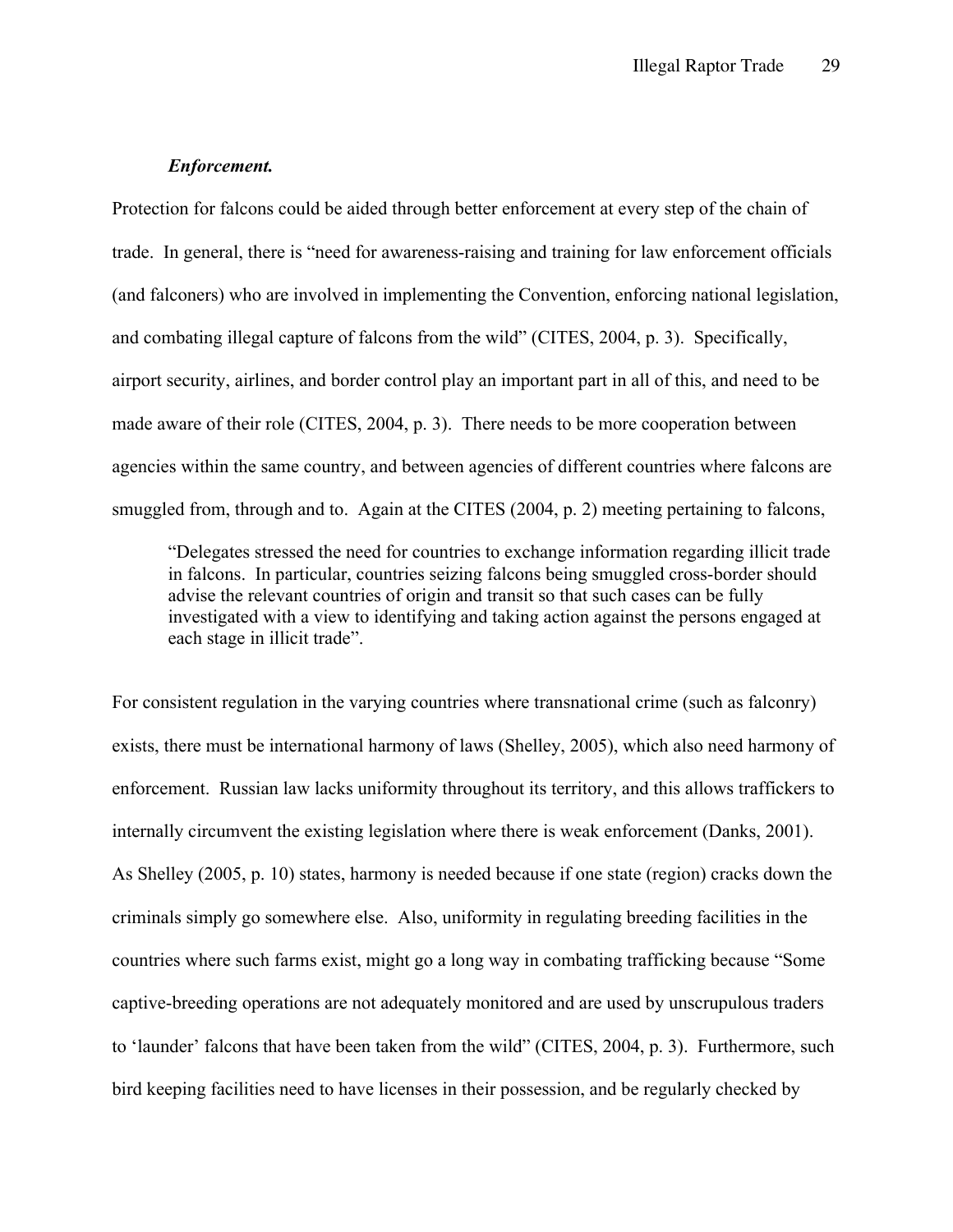enforcement officials that the premises and licenses meet the required standards (Oswald, 1982, p. 98). Law enforcement dealing with illegal raptors and all wildlife is understaffed, under funded, and poorly equipped and trained. In the case of live falcons, law enforcement agencies need to have facilities where the confiscated birds can be humanely housed until they can be reintroduced to the wild, or the proper place is found for them.

If and when enforcement does take place, it cannot only occur at the beginning of the chain of smuggling events. The illicit trade in falcons comprises a spectrum of individuals. As Shelley (2005, p. 6) says about transnational crime, it "couples high status officials, corrupt officials, and ground level criminals together, but only focusing on the lowest levels will not be effective". The more powerful people in the criminal network also need to be targeted to stop operations and act as a deterrent. Admittedly, even where political will and capacity exist, it is difficult to investigate and prosecute (Shelley, 2005). There is a problem in Russia which consists of violators as a rule, do not reach court, or if they do, the result is ridiculous verdicts, and the same hunters continue to be engaged in the illicit activities (RIA–Siberia, in press). Some of the perpetrators are higher-level officials from other countries, and as reiterated at the working group for falcons of CITES (2004), there is no exemption to CITES legislation for diplomatic immunity.

Not only does there need to be an effort to combat the existing crime, but also to curb its development, and this needs to be taken into account when making programs for "economic development, conflict resolution and the struggle with terrorism" (Shelley, 2005, p. 10) because as also noted previously, the illicit trade in falcons is believed to be connected to the financing of terrorist organizations, as well as organized crime groups.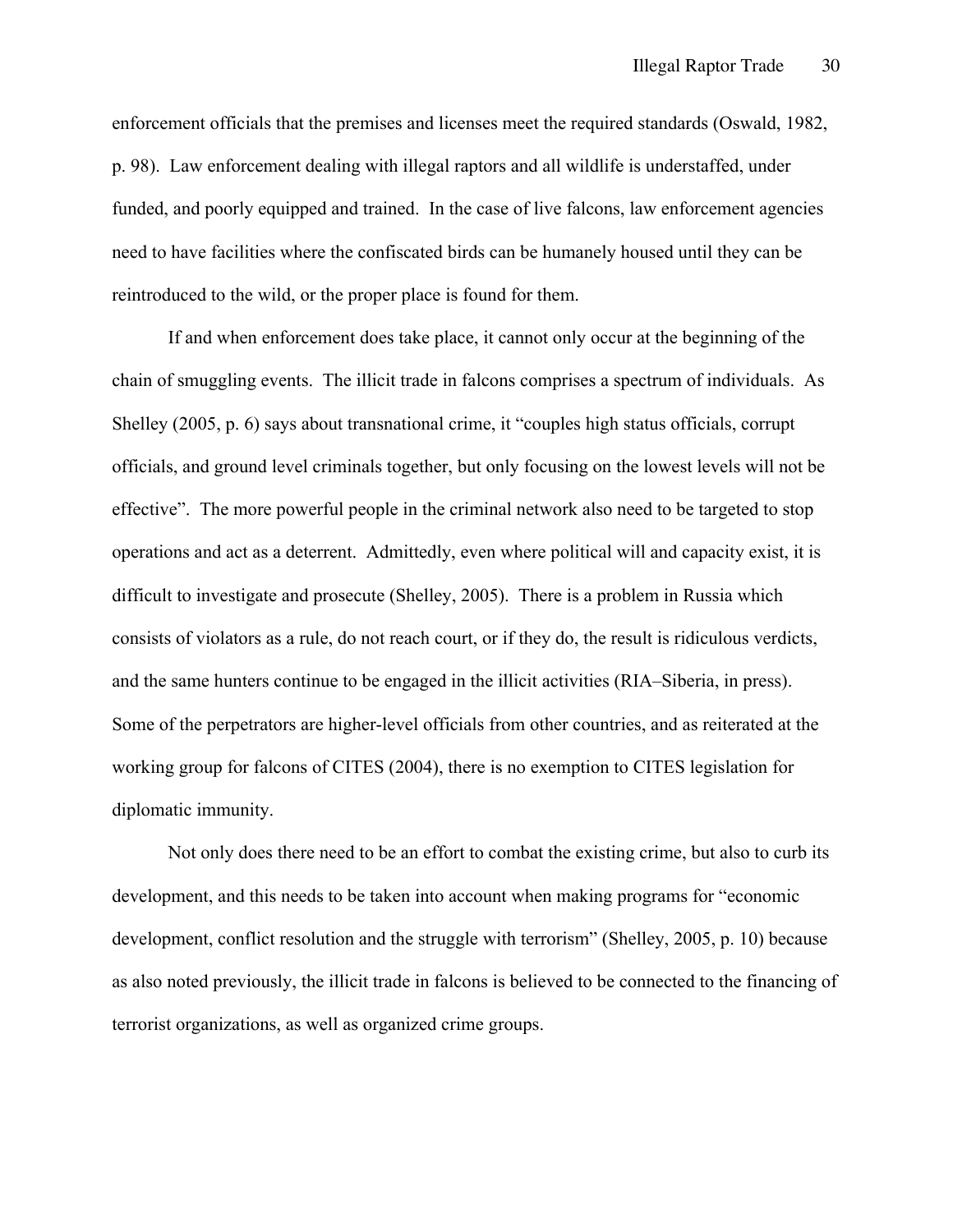## *Economics of Supply.*

A repeated theme in terms of wildlife trade is that bans do not work nor does enforcement alone (Homes, 2004). A reoccurring suggestion to help end the illegal trade in falcons, and any wildlife, is to provide economic incentives, or financial alternatives to poaching and capturing at the initial stage in the chain of smuggling, so that those taking birds illegally from the wild will stop doing it (Homes, 2004, p. 82). This could happen by shifting a larger part of the profits from legal trade to hunters and middlemen in the Russian Federation (Homes, 2004, p. 82). In the trade of falcons, this is a substantial redistribution. For the capture of a bird, the collector might receive a few hundred dollars, and the final buyer will pay up to \$50,000 or \$100,000 for the most rare varieties. If in the legal instances of the trade, this sum of money can be evened out along the line of people involved, the collectors could be motivated to protect birds of prey in their area for further licit trade because they would be guaranteed an amount of income that could support them. "If you can generate income or benefits for the local people by hunting on a regular basis as sustainable use, the more they will have an interest in conserving the species" (O'Rourke, 2003). Alternatives that could be promoted to people in these remote regions could be the cultivation of valued non-timber forest products for which there is a growing demand (*Brok*, personal communication, April 19, 2007).

In regards to the current supply of falcons in the licit market, transparent quota information needs to be made available to the CITES Secretariat and to falcon traders (CITES, 2004, p. 1). This can aid in detection of illegal trading by providing monitors with guidelines as to how many birds of prey are allowed to be on the market, and then they can better gauge if the numbers have exceeded the limits, and therefore illegally captured falcons must be selling as well. There are captive breeding facilities that sell falcons for use in falconry. These operations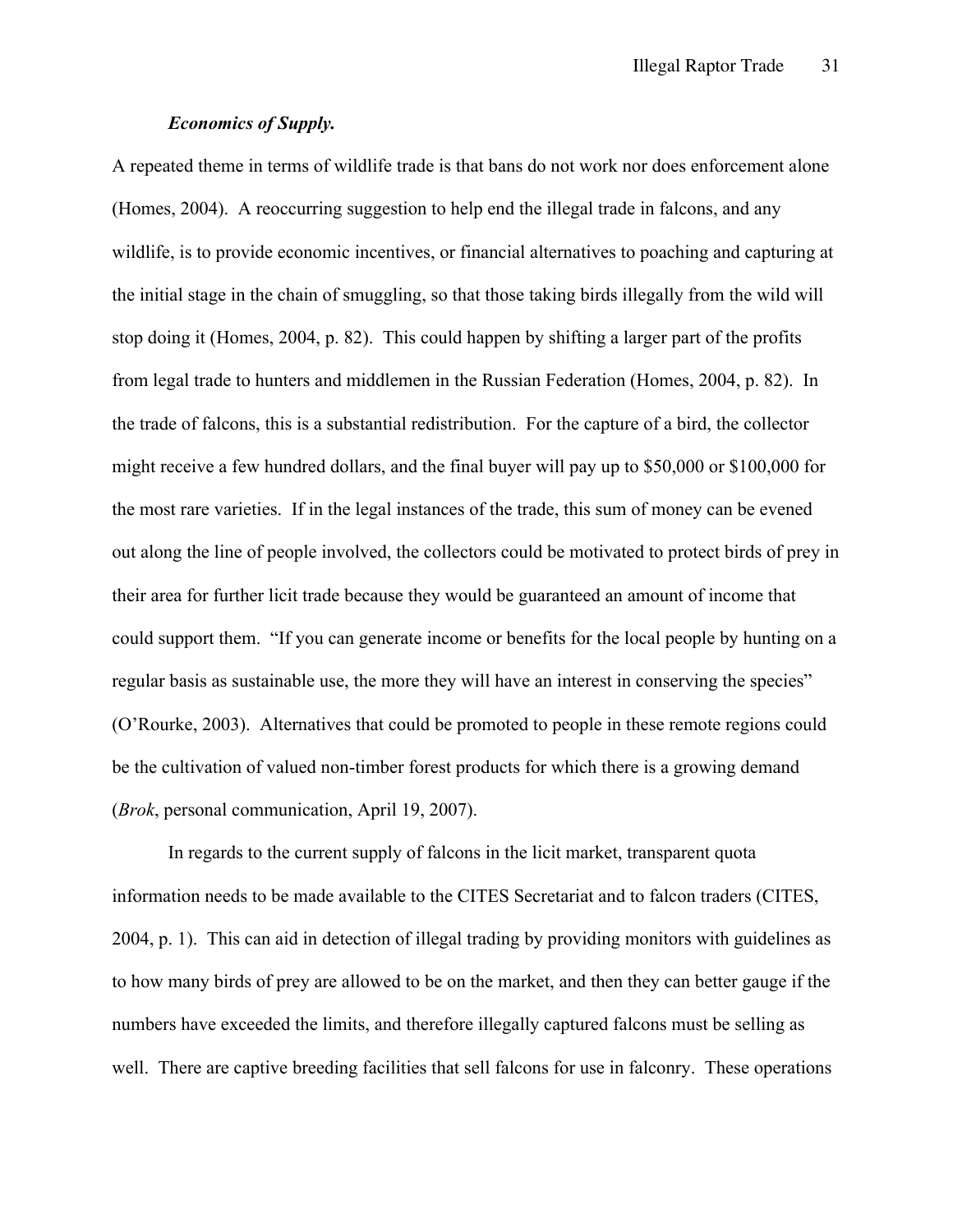should be promoted as the means to obtain birds and continue the tradition, rather than decimating the wild populations. Not only does this promote conservation, but also legal trade of captive bred falcons would improve the animal welfare issues that surround the illegal smuggling of wild birds of prey. In an open market, the falcons can be cared for properly, and have the stress of transport minimized, rather than in illicit trading where the birds are tranquilized, swaddled, and placed in tubes in terrible conditions with high mortality rates. This idea introduces the next topic of focus – that of consumer demand.

#### *Consumer Demand.*

It is thought that the consumer demand centers on the Arabian Peninsula (ArabNet, 2002), but CITES trade data point to the largest demand, for wild birds in particular, coming from Japan. There should be campaigns to educate the consumers in those countries that the use of wild falcons in falconry is endangering the populations of these species. Presumably, such a task would be undertaken by a NGO focusing on animal rights and welfare. Also, part of this education is that the demand for wild falcons also creates the conditions that enable the systematic suffering of these birds that occurs during transport. Material about the horrendous conditions of illegally smuggled birds should be circulated to clubs and falcon owners. An appeal can be made in terms of animal welfare, as it is likely that those people most involved with the birds of prey, can empathize with their treatment. These campaigns are not advocating the end of falconry *per se*, they are aimed to have consumers purchase birds from captive breeding facilities rather than taking them from the wild, if they insist on continuing with the sport. It also needs to be addressed that it is in the consumers' best interest to do so, as continued collection of birds of prey from the wild at the current rate, will cause the extinction of many of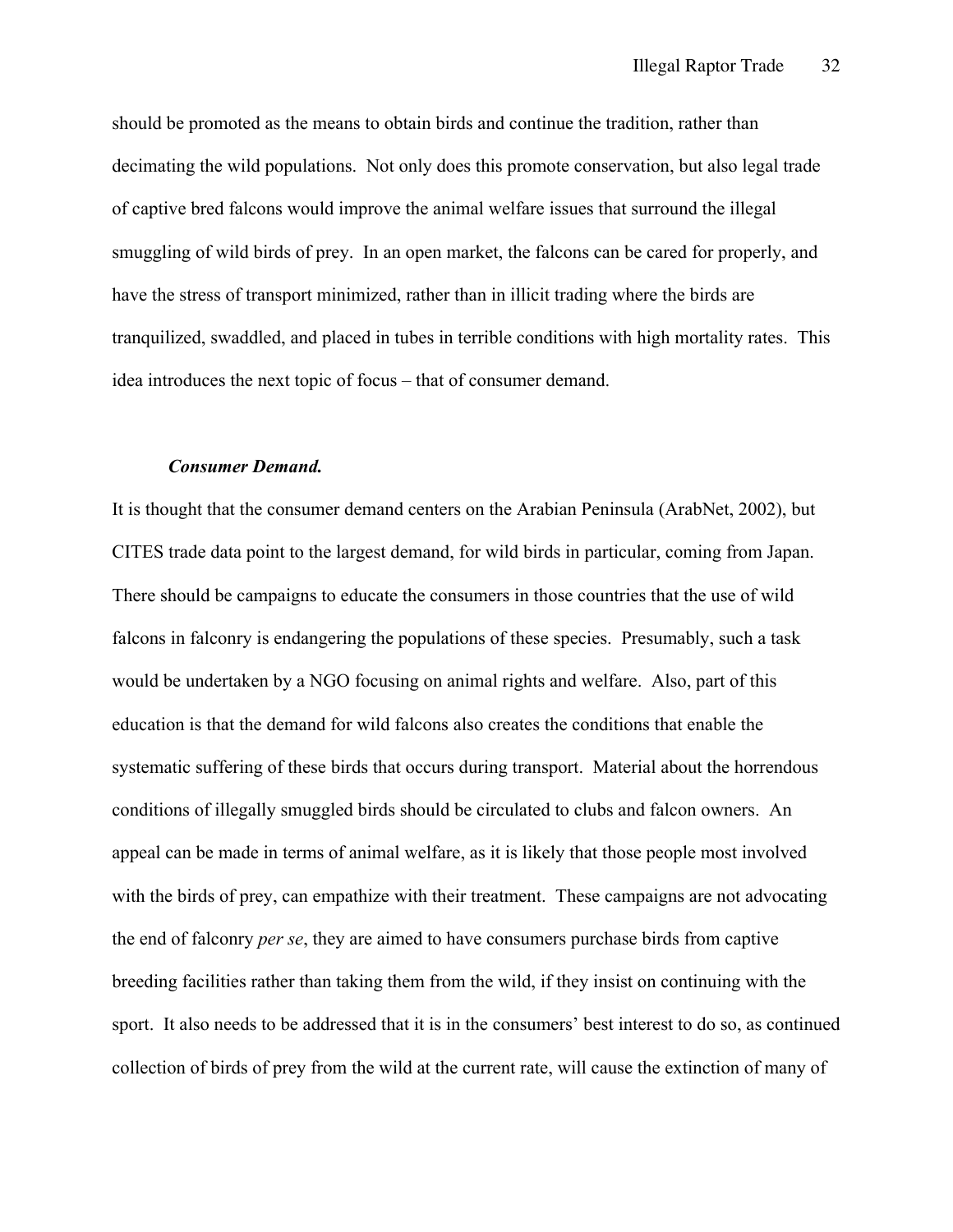these populations and species, so then there would be no alternative, but to buy from captive breeding operations.

#### *Conclusion*

The workings of the raptor trade are hard to unravel. Customs officials state to the mass media that hundreds of birds of prey are confiscated, and that up to 20 smugglers are arrested each year. Reports to CITES though indicate very little illicit transnational trade, which contradicts further media and NGO claims that all the birds of prey are going to the Middle East. Presumably, the customs officials might be catching the smugglers before they reach the borders, but news sources indicate that a majority of these seizures have occurred at airports, and that indicates a transaction that may in fact need to be reported to the Secretariat. CITES data show that in terms of the legitimate trade, the main importer of Russian wild raptors is Japan, but no mention is made of that country's role in the decimation of raptor populations in the east and north of the Russian Federation in the media, or the reports produced by NGOs. The licit trade to the Middle East from the Far East is of captive bred birds of prey, according to the CITES data.

Scientists and ecologists are certain that the populations of falconry birds, such as the Saker falcon, the Gyrfalcon, the Peregrine falcon, and the Goshawk, are shrinking to dangerous levels, and that this is due in part to the illegal capture of these birds and their eggs. The media and NGO literature point to the involvement of people from Russia and its neighbors in a transnational smuggling operation of the birds through and out of Russia. The four illicit transactions reported to CITES included the United States, the United Arab Emirates, and Mongolia. Seizures of various smuggled shipments of raptors throughout the Russian Federation support that multiple people are involved, and that they form a global network of possibly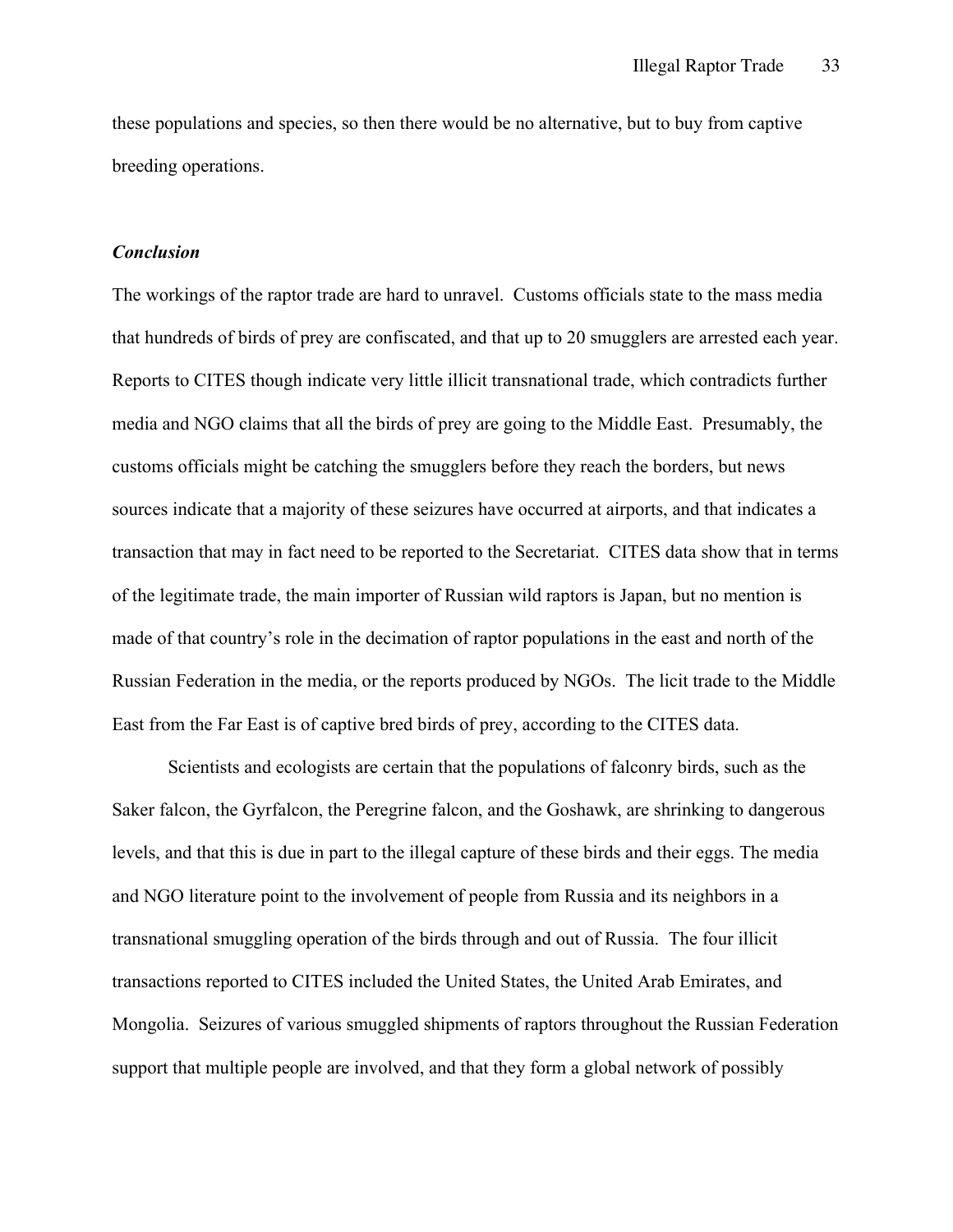organized crime. Corruption is undoubtedly a part of how birds of prey are smuggled from remote regions through the transportation hubs of central Russia. This not only involves state corruption in the form of law enforcement, border patrol, and customs agents accepting bribes to help the activity or to ignore it, but also corruption includes the private sector transportation companies, which include vehicle, train, and plane. The media and NGOs state that the final buyers are from Saudi Arabia and the United Arab Emirates, and it is true that falconry still enjoys popularity there, where in other areas, such as Europe, this has decreased. None of the data collected pointed to the use of falsified documentation of captive birds as a means of transporting illegally caught wild raptors. Therefore, apparently the illegal trade is carried out by smuggling. One NGO has gone so far as to claim that the organized Arab mafia uses the proceeds from this very profitable illegal trade of birds of prey, to fund terrorist operations in the Middle East (WWFMoscow, personal communication, April 12, 2007). Whereas CITES is aware of the illegal trade taking place from Russia, the reports of their falcon working group, which again is made up of Middle Eastern, Asian and Western members, makes no mention of links to terrorism.

The illegal trade in raptors highlights the structural harms present in illegal wildlife trade. The capturing of eggs, nestlings, and other birds of prey to fuel the demands of the sport of falconry, is a danger to the environment because of the threat that it poses to the diversity of the Russian ecosystems. The experts interviewed shared this perception that continued hunting was likely to contribute to the extinction of these species (IFAW, personal communication, April 17, 2007; Phoenix, personal communication, April 24, 2007; WWF Moscow, personal communication, April 12, 2007). Experts also sited the terrible conditions that smuggled falcons are subjected to when being taken to the Middle East (IFAW, personal communication, April 17,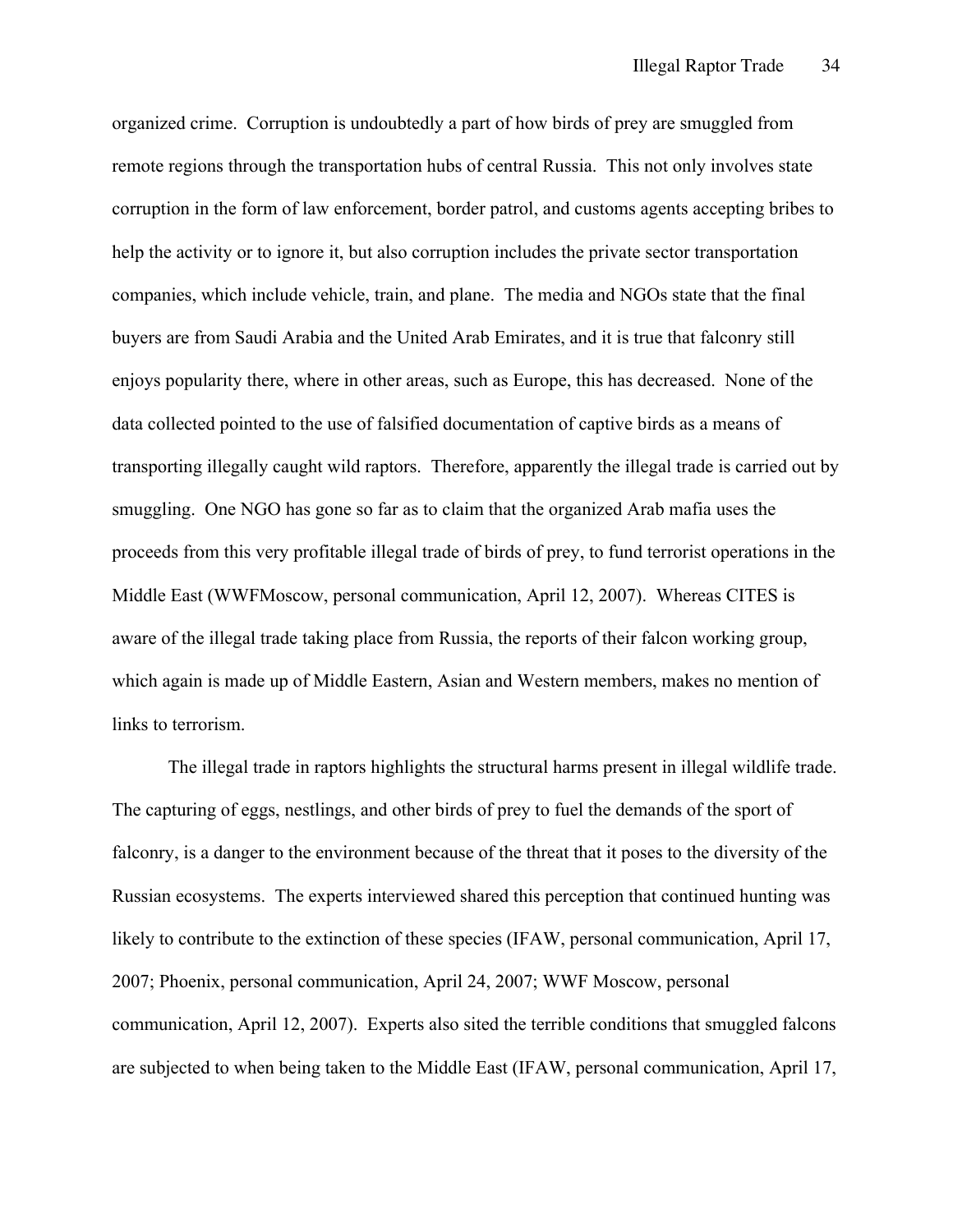2007; Phoenix, personal communication, April 24, 2007; WWF Moscow, personal communication, April 12, 2007).

Raptor trafficking is certainly occurring and having a devastating effect on the birds of prey of the Russian Federation, in both the danger to the environment and the cruelty to the falcons. There is a wide array of people forming a network that are involved, and it is taking place transnationally through corruption and organized criminal groups, but further research needs to be done in order to examine the claim that this is because of demand coming solely from the Middle East, and that there is some connection to terrorism. There is no one solution that can curb the illegal trade in falcons. A multi-facted approach must address the policies affecting regulation, the enforcement of the laws, the supply-side of the trade, and of equal importance, the demand-side of the trade as well. This black market is one of many that is occurring in Russia and one of a multitude that is taking place in the world. The information presented here will hopefully provide some basis for further studies into wildlife trafficking, a green crime that threatens the environment, is cruel to animals, and that threatens human and national security through its ties to corruption, transnational crime, organized crime, and possibly terrorism.

## *Reference List*

ArabNet. (2002). Falconry. Retrieved August 20, 2007, from http://www.arab.net/falconry/

- Ash, L. (2007). A Falconry Timeline. *The Modern Apprentice*. Retrieved August 28, 2007, from http://www.themodernapprentice.com/history.html
- Beirne, P. (2007). Animal rights, animal abuse and green criminology. In Beirne, P. & South, N. (eds). *Issues in Green Criminology: Confronting harms against environments, humanity and other animals*. Devon, UK: Willan Publishing.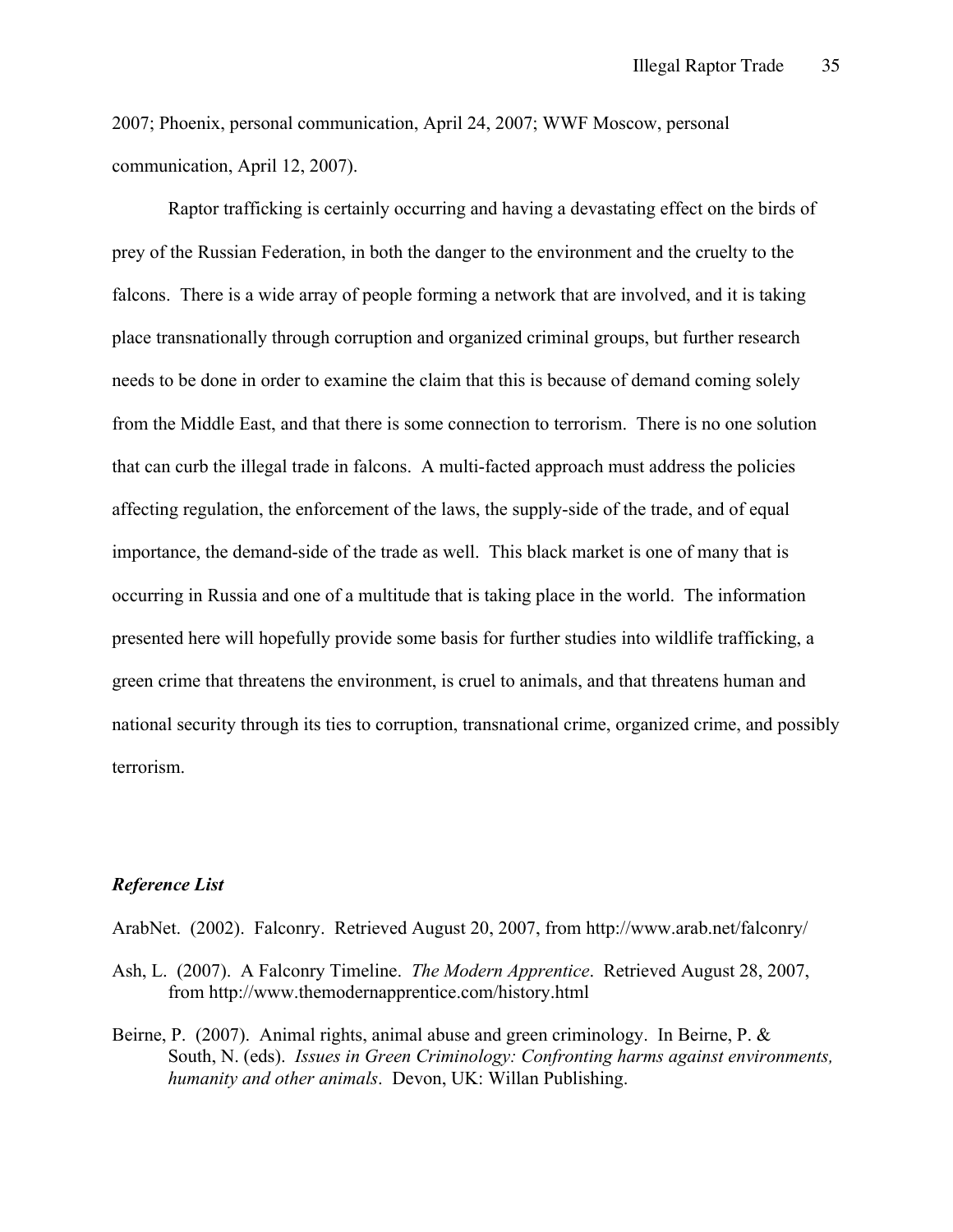- Benton, T. (1998). Rights and justice on a shared planet: More rights or new relation? *Theoretical Criminology*. (2)2: 149-175.
- Carrabine, E., Iganski, P., Lee, M., Plummer, K., & South. N. (2004). The Greening of Criminology. *Criminology: A Sociological Introduction*. London: Routledge.
- Castells, M. (1998). *End of Millenium: The Information Age: Economy, Society and Culture Volume III*. Oxford: Blackwell Publishers.
- Convention of the International Trade in Endangered Species of Wild Fauna or Flora (CITES). (2007a). Governments join forces through CITES to catch wildlife criminals. Retrieved August 16, 2007, from http://www.cites.org/eng/news/press/2007/070607\_enforcement.shtml
- ----- (2007b). What is CITES? Retrieved October 16, 2007, from http://www.cites.org/eng/disc/what.shtml
- ----- (2006a). List of Contracting Parties. Retrieved March 8, 2006, from http://www.cites.org/eng/disc/parties/alphabet.shtml
- ----- (2006b). CITES Species Database. Retrieved March 8, 2006, from http://www.cites.org/eng/resources/species.html
- ----- (2004). Consultative meeting on the trade in falcons for falconry. Retrieved August 16, 2007, from http://www.cites.org/common/prog/falcon\_sum.pdf
- Danks, C. (2001). *Russian Politics and Society: An Introduction*. Harlow, England: Pearson Education Limited.
- De Klemm, C. (1993). *Biological Diversity Conservation and the Law: Legal Mechanisms for Conserving Species and Ecosystems*. Cambridge, UK: International Union for Conservation of Nature and Natural Resources.
- Epstein, H. (1943). The Origins and Earliest History of Falconry. *Isis*. Vol. 34, No. 6, 497 509.
- Falco. (1999). The Newsletter of the Middle East Falcon Research Group. Retrieved August 17, 2007, from http://www.falcons.co.uk/mefrg/Falco/falcopdf/falco13.pdf
- Goverdovskaya, O. (2003). Russia's Animal Price List. *Pravda*. Retrieved March 12, 2007, from http://english.pravda.ru/russia/economics/21-05-2003/2854-animal-0
- Homes, V. (ed). (2004). *No License to Kill: The Population and Harvest of Musk Deer and Trade in Musk in the Russian Federation and Mongolia*. TRAFFIC Europe.

Kornilova, M. (2007). 'Falconry'. *Novosibirsk Evening*. Retrieved August 13, 2007, from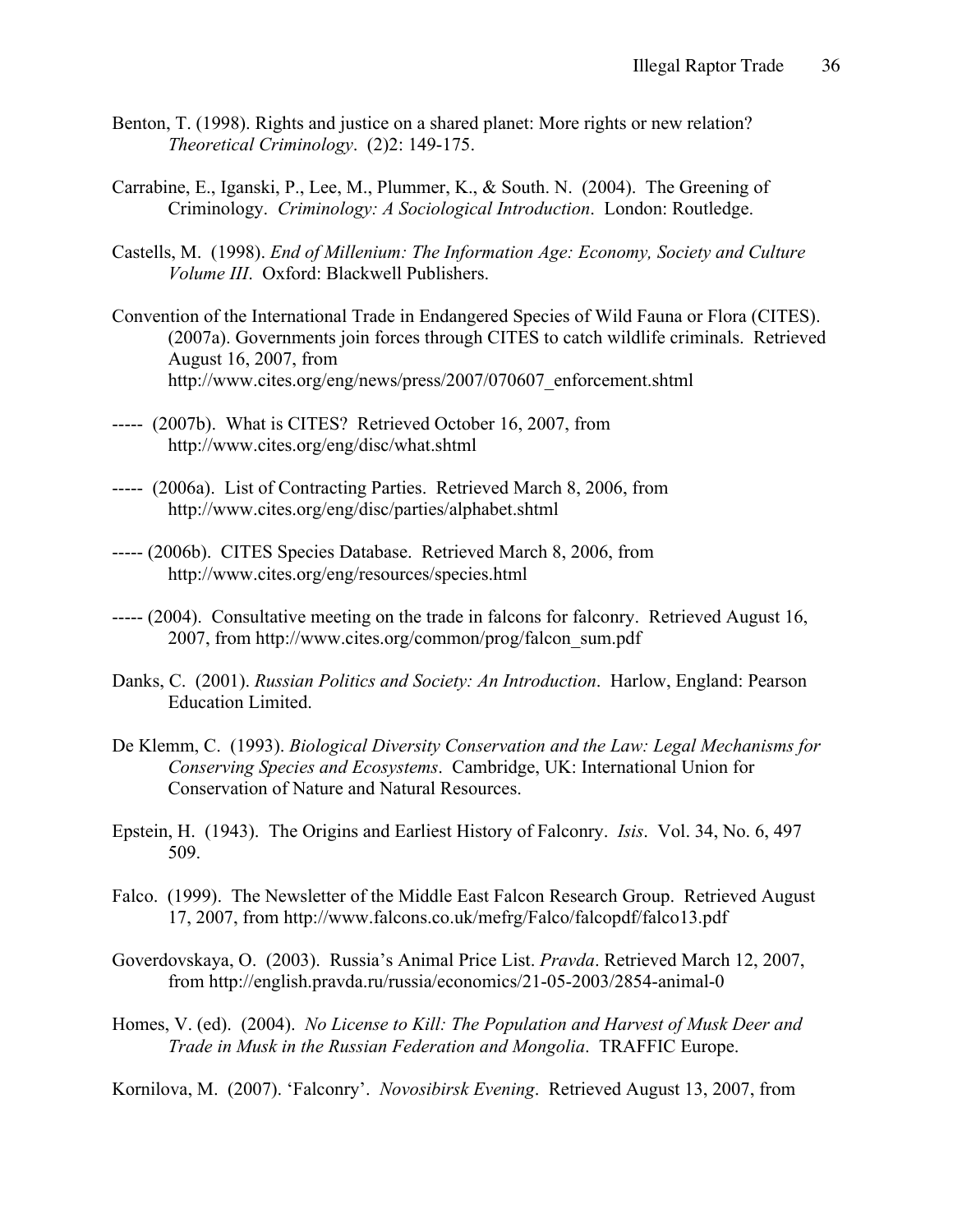http://vn.ru/27.01.2007/crime/83716/

- International Bank for Reconstruction and Development/ The World Bank. (IBRD). (2005). *Going, going gone: The Illegal Trade in Wildlife in East and Southeast Asia*. Environmental and Social Development Unit of the East Asia and Pacific Region of the World Bank.
- Lyapustin, S. (2006). The Smuggling of Falcons of the Far East A Threat to the Existence of Rare Birds. *Preservation of Bioresources*. March: 89-100. In Russian.
- Naim, M. (2005). *Illicit: How Smugglers, Traffickers and Copycats are Hijacking the Global Economy*. London: William Heinemann.
- O'Rourke, B. (2003) 'Central Asia: Hunting Balancing Profit and Conservation'. *Radio Free Europe/Radio Liberty*. Retrieved March 6, 2007, from http://www.rferl.org/features/2003/08/27082003153601.asp
- Oswald, A. (1982). *The History and Practice of Falconry*. Jersey: Neville Spearman.
- RIA Siberia. (2007). 'From Siberia, Smugglers take Saker Falcons and Gyrfalcons'. *Russian Agency for International Information and News*. Retrieved August 10, 2007, from http://riasibir.ru/viewnews/19836.html
- Ripple, W. & Beschta, R. (2008). Trophic cascades involving cougars, mule deer and black oaks inYosemite National Park. *Biological Conservation*. Volume 141, Issue 5, 1249-1256.
- Shelly, L. (2005). Unraveling the New Criminal Nexus. *Georgetown Journal of International Affairs*. Winter/Spring. 5-13.
- Versii. (2007). 'Birds of Prey taken from Flight'. *Versii*. Retrieved August, 2007, from http://www.versii.com/newss.php?pid=100249
- Warchol, G., Zupan, L., & Clack, W. (2003). Transnational Criminality: An Analysis of the Illegal Wildlife Market in South Africa. *International Criminal Justice Review*. Volume 13: 1-27.
- Wedel, J. (2005). Flex Organizing and the Clan-State: Perspectives on Crime and Corruption in the New Russia. In Pridemore, William Alex (ed). *Ruling Russia: Law, Crime and Justice in a Changing Society*. Lanham, Maryland: Rowan & Littlefield Publishers, Inc.
- Wijnstekers, W. (2001). *The Evolution of CITES: a reference to the Convention on International Trade in Endangered Species of Wild Fauna and Flora*. Geneva: CITES Secretariat.
- World Wide Fund for Nature (WWF) Vladivostok. (2006). *Birds of Prey*. Vladivostok: WWF. In Russian.